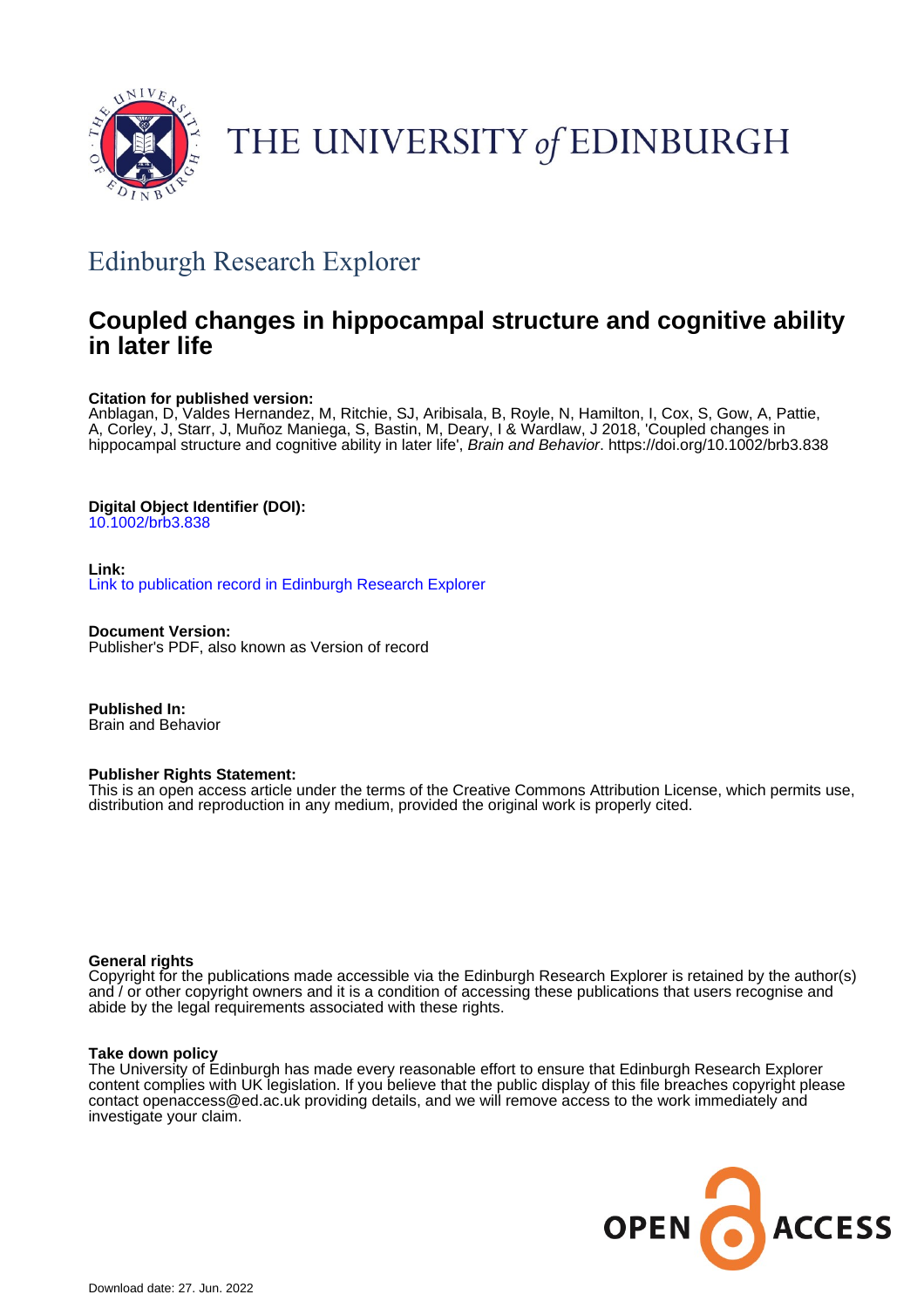### ORIGINAL RESEARCH

```
WILEY Brain and Behavior
```
# **Coupled changes in hippocampal structure and cognitive ability in later life**

**Devasuda Anblagan1,2,3,[4](http://orcid.org/0000-0003-3123-4638)** | **Maria C. Valdés Hernández1,2,3,[4](http://orcid.org/0000-0003-2771-6546)** | **Stuart J. Ritchie1,5** | **Benjamin S. Aribisala2,6** | **Natalie A. Royle1,2,3** | **Iona F. Hamilton2,4** | **Simon R. Cox1,3,[5](http://orcid.org/0000-0003-4036-3642)** | **Alan J. Gow1,7** | **Alison Pattie<sup>5</sup>** | **Janie Corley1,5** | **John M. Starr1,8** | **Susana Muñoz Maniega1,2,3,4** | **Mark E. Bastin1,2,3,4** | **Ian J. Deary1,5** | **Joanna M. Wardlaw1,2,3,4**

<sup>1</sup> Centre for Cognitive Ageing and Cognitive Epidemiology, University of Edinburgh, Edinburgh, UK

<sup>2</sup>Department of Neuroimaging Sciences, Centre for Clinical Brain Sciences, University of Edinburgh, Edinburgh, UK

3 Scottish Imaging Network, A Platform for Scientific Excellence (SINAPSE) Collaboration, Edinburgh, UK

4 Edinburgh Dementia Research Centre, UK Dementia Research Institute, Edinburgh, UK

5 Department of Psychology, University of Edinburgh, Edinburgh, UK

6 Department of Computer Science, Lagos State University, Lagos, Nigeria

<sup>7</sup>Department of Psychology, School of Social Sciences, Heriot-Watt University, Edinburgh, UK

 ${}^{8}$ Alzheimer Scotland Dementia Research Centre, University of Edinburgh, Edinburgh, UK

#### **Correspondence**

Maria C. Valdés Hernández, Department of Neuroimaging Sciences, Centre for Clinical Brain Sciences, University of Edinburgh, Edinburgh, UK. Email: [M.Valdes-Hernan@ed.ac.uk](mailto:M.Valdes-Hernan@ed.ac.uk)

#### **Funding information**

Grant sponsor and grant number: Age UK (Disconnected Mind project, [http://www.](http://www.disconnectedmind.ed.ac.uk) [disconnectedmind.ed.ac.uk\)](http://www.disconnectedmind.ed.ac.uk) and the UK Medical Research Council (MR/M01311/1 and G1001245/96077)

### **Abstract**

**Introduction**: The hippocampus plays an important role in cognitive abilities which often decline with advancing age.

**Methods**: In a longitudinal study of community-dwelling adults, we investigated whether there were coupled changes in hippocampal structure and verbal memory, working memory, and processing speed between the ages of 73 (*N* = 655) and 76 years (*N* = 469). Hippocampal structure was indexed by hippocampal volume, hippocampal volume as a percentage of intracranial volume (H\_ICV), fractional anisotropy (FA), mean diffusivity (MD), and longitudinal relaxation time (T1).

**Results**: Mean levels of hippocampal volume, H\_ICV, FA, T1, and all three cognitive abilities domains decreased, whereas MD increased, from age 73 to 76. At baseline, higher hippocampal volume was associated with better working memory and verbal memory, but none of these correlations survived correction for multiple comparisons. Higher FA, lower MD, and lower T1 at baseline were associated with better cognitive abilities in all three domains; only the correlation between baseline hippocampal MD and T1, and change in the three cognitive domains, survived correction for multiple comparisons. Individuals with higher hippocampal MD at age 73 experienced a greater decline in all three cognitive abilities between ages 73 and 76. However, no significant associations with changes in cognitive abilities were found with hippocampal volume, FA, and T1 measures at baseline. Similarly, no significant associations were found between cognitive abilities at age 73 and changes in the hippocampal MRI biomarkers between ages 73 and 76.

**Conclusion**: Our results provide evidence to better understand how the hippocampus ages in healthy adults in relation to the cognitive domains in which it is involved, suggesting that better hippocampal MD at age 73 predicts less relative decline in three important cognitive domains across the next 3 years. It can potentially assist in

All co-authors agree to have their names listed as authors.

This is an open access article under the terms of the Creative Commons [Attribution](http://creativecommons.org/licenses/by/4.0/) License, which permits use, distribution and reproduction in any medium, provided the original work is properly cited.

© 2017 The Authors. *Brain and Behavior* published by Wiley Periodicals, Inc.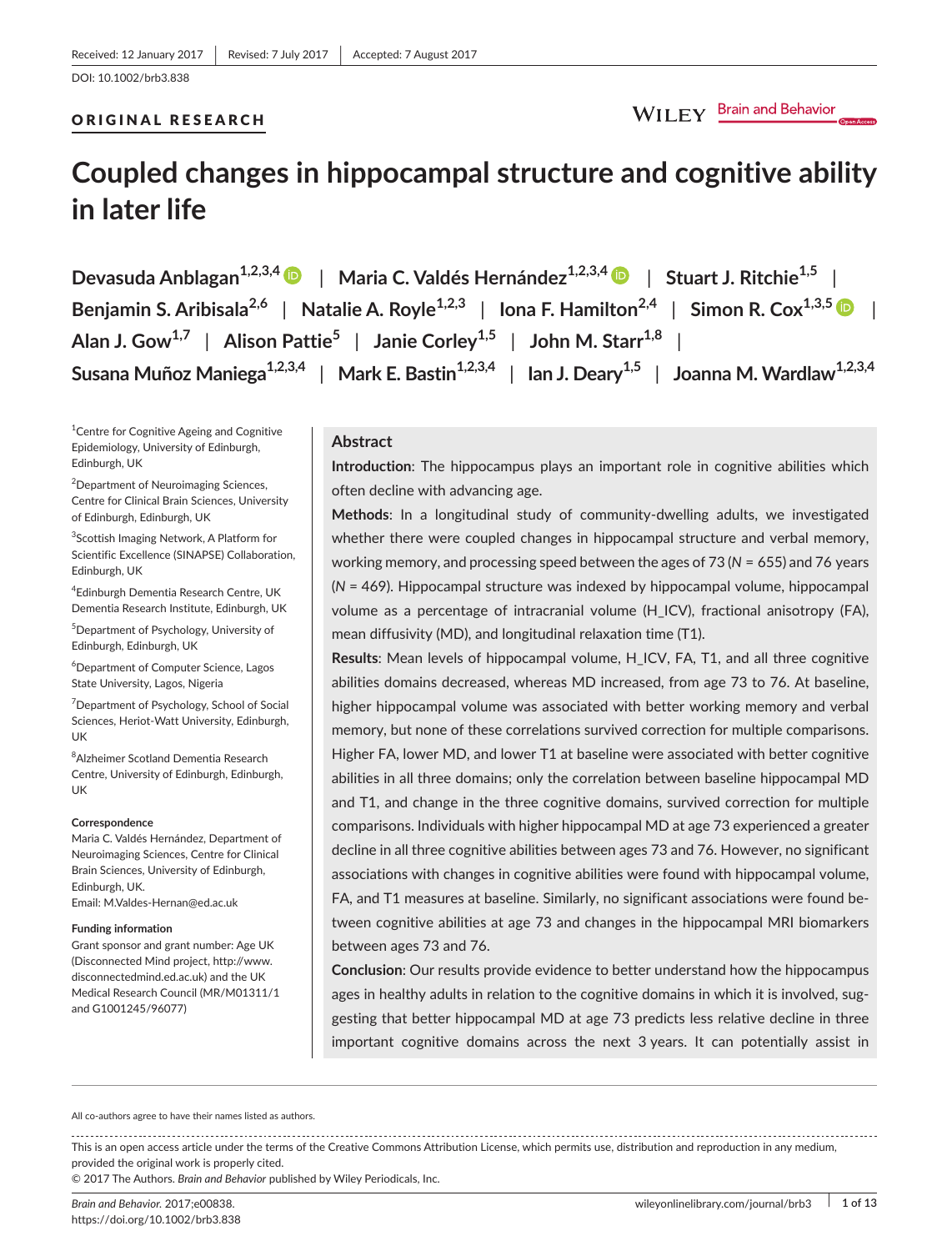diagnosing early stages of aging-related neuropathologies, because in some cases, accelerated decline could predict pathologies.

**KEYWORDS**

aging, cognition, hippocampus, magnetic resonance imaging, MRI biomarkers

# **1** | **INTRODUCTION**

The hippocampus plays an important role in cognitive functions such as memory, learning, and spatial navigation (Förster et al., 2012; Muzzio, Kentros, & Kandel, 2009; Nossin-Manor et al., 2012). Hippocampal volume tends to decrease gradually with age (Scahill et al., 2003), and greater hippocampal volume reduction correlates with steeper pathological cognitive decline and Alzheimer's dementia (A Convit et al., 1997; De Leon et al., 1997; Jack et al., 1998, 1997; Korf, Wahlund, Visser, & Scheltens, 2004; L. A. van de Pol, Hensel, Barkhof et al., 2006). However, the association between the volume of the hippocampus and cognitive performance in nonpathological aging varies between studies (Ferguson, Wardlaw, & MacLullich, 2010), with some showing a significant association (Aribisala et al., 2014; Erickson et al., 2010; van der Lijn, den Heijer, Breteler, & Niessen, 2008; Ystad et al., 2009), and others showing no association (Sánchez-Benavides et al., 2010). In addition, some studies have shown substantial overlap between hippocampal volume in healthy controls and patients with Alzheimer's disease once adjusted for intracranial capacity, and the range of hippocampal volumes is large in healthy adults (Barnes et al., 2004; Antonio Convit et al., 1993; Lupien et al., 2007; L. van de Pol, Hensel, van der Flier et al., 2006). This suggests that volume alone does not fully indicate hippocampal integrity, and smaller adjusted volumes may not necessarily signify deterioration.

The effect of cellular changes underpinning age-related brain tissue loss, such as neurodegeneration and synapse loss (Hyman, Van Hoesen, Damasio, & Barnes, 1984), can be investigated using quantitative magnetic resonance imaging (MRI) techniques such as diffusion tensor MRI (DT-MRI) and relaxometry (Ceccarelli et al., 2007; Cercignani, Bozzali, Iannucci, Comi, & Filippi, 2001; Parry et al., 2003; Vrenken, Rombouts, Pouwels, & Barkhof, 2006). DT-MRI can be used to measure white and gray matter microstructural changes (Bhagat & Beaulieu, 2004; den Heijer et al., 2012), broadly speaking via two scalar indices, fractional anisotropy (FA) and mean diffusivity (MD). FA signifies the directional dependence of water molecules within cellular boundaries within a tissue, and MD represents the overall magnitude of water diffusion (Le Bihan, 2003). FA is reduced and MD is increased in many pathologies associated with changes in water content, disruption and break down of tissue cytoarchitecture, demyelination, and diseased tissue (Beaulieu, 2002; Bhagat & Beaulieu, 2004; den Heijer et al., 2012; Hsu et al., 2010; Neil, Miller, Mukherjee, & Hüppi, 2002; Pal et al., 2011). Studies have also reported a decrease in FA and increase in MD in older people in parahippocampal white matter and in the hippocampus (Rose et al., 2006; Salat et al., 2010). The longitudinal relaxation time (T1) is, in part, related to brain tissue water

content. Increased T1 values indicate increased tissue water content; for example, as seen in peritumoral tissues where there is extracellular edema (Bastin, Sinha, Whittle, & Wardlaw, 2002). Across all ages, T1 is longer in the gray matter and shorter in the white matter of the brain (Saito, Sakai, Ozonoff, & Jara, 2009). A previous study showed that T1 declines throughout adolescence and early adulthood, achieving a minimum value in the fourth to sixth decade of life, and then T1 begins increasing (Cho, Jones, Reddick, Ogg, & Steen, 1997).

In previous analyses including a cross-sectional sample from the Lothian Birth Cohort 1936 (LBC1936) at age 73 that included 565 participants, higher MD and T1 in the hippocampus were associated with lower fluid intelligence, slower processing speed, and poorer memory, whereas higher FA was associated with higher fluid intelligence and processing speed but not memory (Aribisala et al., 2014; den Heijer et al., 2012). In this study, we expand these findings by investigating the longitudinal relationships between neuroimaging biomarkers and three broad domains of cognitive ability in the LBC1936 between approximately 73 and 76 years of age. The cognitive domains—verbal memory, working memory, and information processing speed—were selected based on the hippocampus's role in memory and processing information; the detailed cognitive testing available in the cohort allowed us to test the potential links between changes in hippocampal morphology and changes in multiple cognitive domains. On the basis of prior work on the hippocampus indicating its stronger role in episodic rather than other types of memory (Moscovitch, Cabeza, Winocur, & Nadel, 2016), we predicted that there would be stronger relations between the hippocampal measures and tests of verbal memory compared with tests of working memory. We used latent variable modeling to minimize cognitive test-specific measurement error. We assessed the relationship between cognitive changes and changes in general hippocampal volume, hippocampal volume as a percentage of intracranial volume (H\_ICV), FA, MD, and T1 over a 3-year period.

#### **2** | **METHOD**

#### **2.1** | **Participants**

The LBC1936 is a longitudinal study of community-dwelling adults in the Edinburgh and Lothians area of Scotland, all of whom were born in 1936. Most of the participants took part in the Scottish Mental Survey 1947 when they were approximately 11 years of age; they have repeatedly returned for cognitive testing and neuroimaging in later life. Participants underwent a series of tests in three sequential waves at mean ages of 69.53 years (*SD* = 0.83 years) in 2004–2007 (*n* = 1, 091, 543 females), 72.49 years (*SD* = 0.71 years)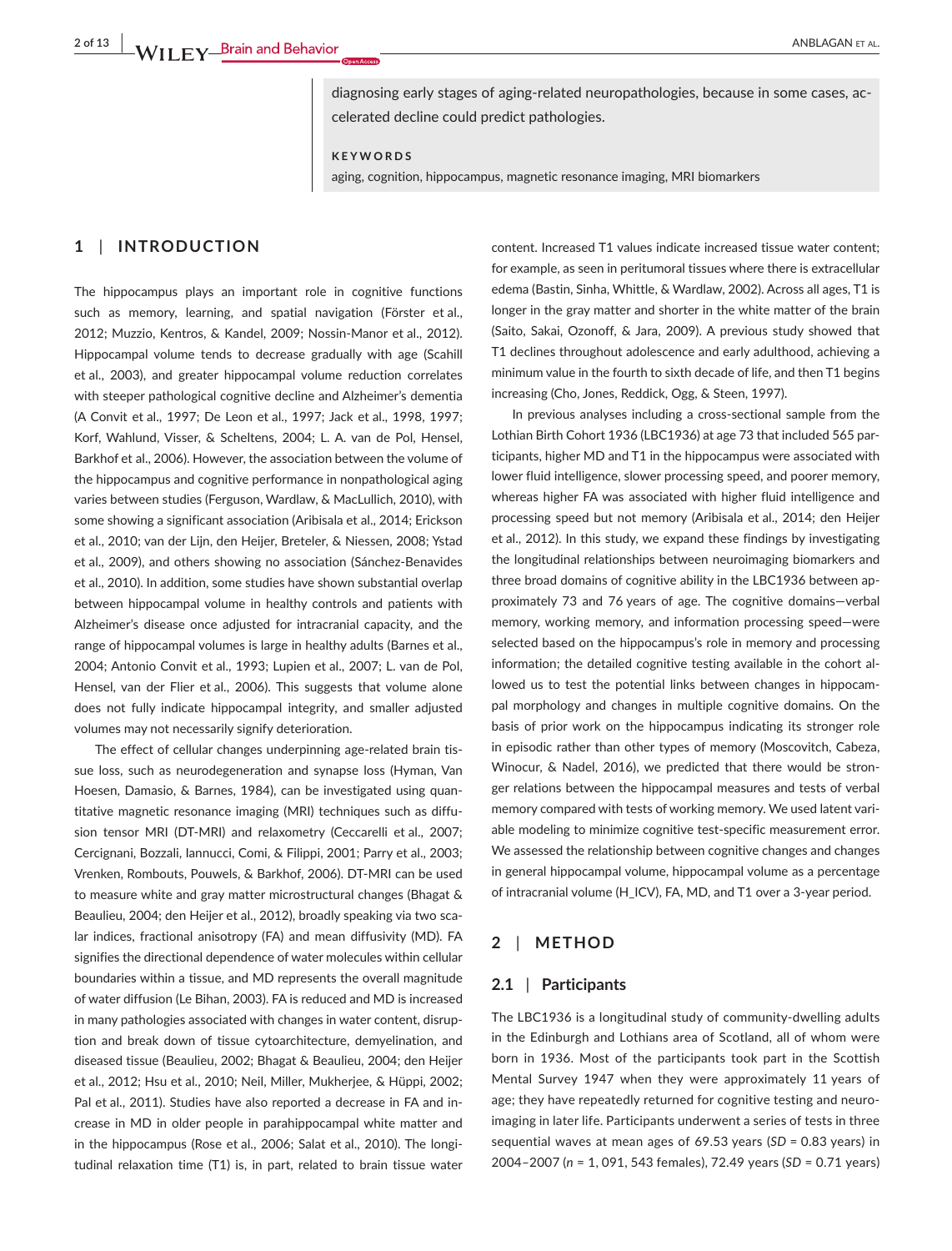**ANBLAGAN** ET AL. 3 of 13

in 2007–2010 (*n* = 866, 418 females), and 76.25 years (*SD* = 0.68 years) in 2011–2014 (*n* = 697, 337 females). Written informed consent was obtained from all participants before testing. Full details of the cohort are available elsewhere (Deary, Gow, Pattie, & Starr, 2012; Deary et al., 2007). The LBC1936 study was approved by the Multi-Centre Research Ethics Committee for Scotland (MREC/01/0/56), the Lothian Research Ethics Committee (LREC/2003/2/29), and the Scotland A Research Ethics Committee (second and third waves: 07/MRE00/58).

This study uses data from the second and third waves, in which both cognitive testing and brain MRI were conducted; neuroimaging brain data were not collected at the first wave. Cognitive testing was conducted at a different visit to brain MRI, with an average of 65.04 days (*SD* = 39.57 days) between sessions at the second wave, and 40.29 days (*SD* = 31.89 days) at the third wave. A total of 731 participants underwent brain MRI at the second wave (mean age 72.68, *SD* 0.72 years), and 488 at the third wave (mean age 76.38, *SD* 0.65 years) of the study. Not all participants provided sufficient or usable data; valid sample sizes for each brain measure are shown in Table 1. Hippocampal imaging data were available from 655 participants (309 females) at the second wave, and 469 participants (218 females) at the third wave. We used all available data in the analyses.

#### **2.2** | **Brain MRI Acquisition**

Full details of the neuroimaging protocol are described elsewhere (Wardlaw et al., 2011). Briefly, the second and third waves of the study employed an identical imaging protocol using the same 1.5 T GE Signa Horizon HDxt clinical scanner (General Electric, Milwaukee, WI, USA) with a self-shielding gradient set with maximum gradient strength of 33 mT/m and an eight-channel phased-array head coil. The MRI scanner is maintained on a careful quality assurance program. The structural imaging included a high-resolution 3D T1-weighted volume, T2-weighted, T2\*-weighted, and fluid-attenuated inversion recovery (FLAIR) scans of the whole brain.

The whole-brain DT-MRI acquisition consisted of seven T2 weighted ( $b_0$  = 0 s/mm<sup>2</sup>) and sets of diffusion-weighted ( $b$  = 1,000 s/ mm<sup>2</sup>) single-shot spin-echo planar imaging (EPI) volumes acquired with 64 noncollinear diffusion encoding directions (Jones et al., 2002).

Quantitative T1 maps were obtained from two-axial T1-weighted fast-spoiled gradient echo (FSPGR) sequences with 2° and 12° flip angles.

All sequences, except the T1-weighted volume scan, were acquired in the axial plane with a field of view of  $256 \times 256$  mm<sup>2</sup>. Some imaging parameters varied for the different acquisitions: imaging matrix (128  $\times$  128 for DT-MRI and 256  $\times$  256 for all other acquisitions), and contiguous slice locations and slice thickness ( $160 \times 1.3$  mm for high-resolution T1-weighted volumes, 36 × 4 mm for FLAIR, and  $72 \times 2$  mm for all other acquisitions, respectively). These parameters were selected to ease co-registration between sequences, so that FA, MD, and T1 biomarkers could be accurately measured in the hippocampus between individuals and across time.

#### **2.3** | **Image analysis**

All image analysis was performed blind to clinical and nonclinical characteristics (including cognitive ability measures) of participants

TABLE 1 Descriptive statistics of the sample, including hippocampal MRI biomarker measurements and cognitive variables used in the analysis

|                 |                                                                  | Wave 2 (age ~73 years) |         |        | Wave 3 (age ~76 years) |         |        |  |  |  |  |  |
|-----------------|------------------------------------------------------------------|------------------------|---------|--------|------------------------|---------|--------|--|--|--|--|--|
| Variable type   | <b>Variables</b>                                                 | $\mathsf{n}$           | Mean    | SD     | $\mathsf{n}$           | Mean    | SD     |  |  |  |  |  |
| Demographic     | Age (years)                                                      | 655 (346M, 309F)       | 72.50   | 0.71   | 469 (251M, 218F)       | 76.24   | 0.65   |  |  |  |  |  |
| Hippocampal     | Volume (mm <sup>3</sup> )                                        | 655                    | 6429.53 | 861.22 | 469                    | 5634.92 | 914.52 |  |  |  |  |  |
| measures        | Percentage volume (%)                                            | 643                    | 0.48    | 0.05   | 464                    | 0.39    | 0.06   |  |  |  |  |  |
|                 | FA                                                               | 636                    | 0.12    | 0.01   | 458                    | 0.11    | 0.01   |  |  |  |  |  |
|                 | MD ( $\times$ 10 <sup>-3</sup> mm <sup>2</sup> s <sup>-1</sup> ) | 636                    | 0.88    | 0.05   | 458                    | 0.93    | 0.05   |  |  |  |  |  |
|                 | T1(s)                                                            | 653                    | 1.66    | 0.15   | 442                    | 1.44    | 0.19   |  |  |  |  |  |
| Cognitive tests | Logical memory                                                   | 864                    | 74.23   | 17.89  | 688                    | 74.58   | 19.20  |  |  |  |  |  |
|                 | Verbal paired associates                                         | 843                    | 27.18   | 9.49   | 663                    | 26.41   | 9.56   |  |  |  |  |  |
|                 | Spatial Span                                                     | 861                    | 14.69   | 2.76   | 690                    | 14.62   | 2.73   |  |  |  |  |  |
|                 | Digit Span Backward                                              | 866                    | 7.81    | 2.29   | 695                    | 7.77    | 2.37   |  |  |  |  |  |
|                 | Letter-Number Sequencing                                         | 863                    | 10.91   | 3.08   | 687                    | 10.48   | 2.99   |  |  |  |  |  |
|                 | Digit-Symbol Substitution                                        | 862                    | 56.40   | 12.31  | 687                    | 53.81   | 12.93  |  |  |  |  |  |
|                 | Symbol Search                                                    | 862                    | 24.61   | 6.18   | 685                    | 24.60   | 6.46   |  |  |  |  |  |
|                 | <b>Choice Reaction Time</b>                                      | 865                    | 0.65    | 0.09   | 685                    | 0.68    | 0.10   |  |  |  |  |  |
|                 | <b>Inspection Time</b>                                           | 838                    | 111.22  | 11.79  | 654                    | 110.17  | 12.53  |  |  |  |  |  |

Values for hippocampal measures come from the average across both hippocampi. MD values were multiplied by 10 $^3$  before inclusion in the table.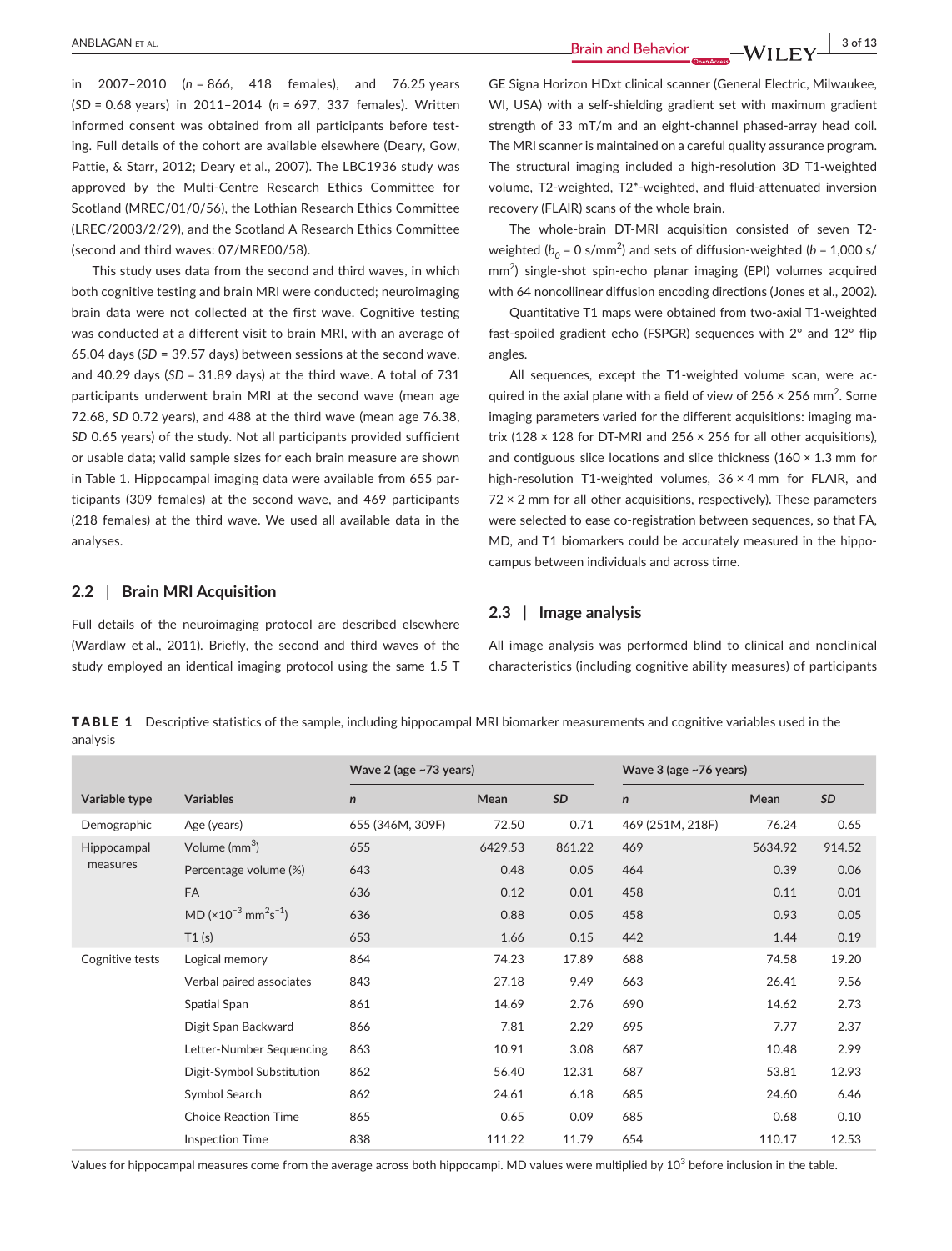**4 of 13 WII FY** Brain and Behavior <u>decrease and the set of all the set of all the set of all the set of all</u>

at the second and third waves. Using tools from the FMRIB Software Library version 4.1 ([http://www.ndcn.ox.ac.uk/divisions/](http://www.ndcn.ox.ac.uk/divisions/fmrib/) [fmrib/\)](http://www.ndcn.ox.ac.uk/divisions/fmrib/) (SUSAN (Smith & Brady, 1997), FLIRT (Jenkinson, Bannister, Brady, & Smith, 2002) and FIRST (Patenaude, Smith, Kennedy, & Jenkinson, 2011)) and an age-relevant template (Farrell et al., 2009), initial segmentations of hippocampal structures were generated from high-resolution T1-weighted volumes following a previously established pipeline (Wardlaw et al., 2011). These segmentations were visually inspected and, where necessary, manually edited and saved as binary masks by an experienced image analyst using Analyze 10.0 (Mayo Clinic, Rochester, MN, USA; [www.analyzedi](http://www.analyzedirect.com)[rect.com](http://www.analyzedirect.com)). These masks were used to compute hippocampal volume measurements for each participant. This procedure complies with a previously established standard hippocampal segmentation protocol (Boccardi et al., 2015). Intracranial volume (ICV; consisting of soft tissue structures inside the cranial cavity including brain, cerebrospinal fluid, dura, and venous sinuses), gray matter, and normal appearing white matter were semi-automatically segmented using a multispectral image-processing tool (Valdés Hernández, Ferguson, Chappell, & Wardlaw, 2010) and, where necessary, manually edited using Analyze 10.0. Hippocampal volume as a percentage of intracranial volume (H\_ICV) was computed.

DT-MRI data were preprocessed using FSL tools (FMRIB, Oxford, UK; <http://www.ndcn.ox.ac.uk/divisions/fmrib/fsl>). This included brain extraction and removal of bulk participant motion and eddy current-induced artifacts by registering the diffusion-weighted to the first undistorted T2-weighted EPI volume for each subject. FA and MD parametric maps were generated using DTIFIT. For each dataset, nonlinear registration facilitated by the TractoR software package [\(www.](http://www.tractor-mri.org.uk/diffusion-processing)

[tractor-mri.org.uk/diffusion-processing\)](http://www.tractor-mri.org.uk/diffusion-processing) (Clayden et al., 2011; Modat et al., 2010) was used to obtain the transformation between the brainextracted structural T2-weighted volume and the T2-weighted (*b*<sub>o</sub>) EPI volume, for both baseline and follow-up. These transformation matrices were then applied to the hippocampal masks. Subsequently, the hippocampal masks were then applied to FA and MD maps, and the median values of FA and MD within the hippocampal structure were computed for each time point.

Quantitative T1 maps were generated on a voxel by voxel basis from the 2° and 12° flip angle T1-weighted FSPGR volumes as previously described (Armitage, Schwindack, Bastin, & Whittle, 2007; Wardlaw et al., 2011). FLIRT was used to transform the high-resolution T1-weighted volume scan into the native space of the quantitative T1 parametric maps. These transformation matrices were then applied to the hippocampal masks to obtain median values of T1 within the hippocampal structures.

An experienced image analyst (DA) visually assessed the overlays of hippocampal masks in the FA, MD, and T1 parametric maps before finalizing the median values of the hippocampal structure for each subject; see Figure 1.

Before modeling, all hippocampal variables were controlled for sex and age in days at scanning. This was achieved by saving the residuals from a linear regression model with each hippocampal variable as the outcome, and sex and age as predictors.

#### **2.4** | **Cognitive ability assessments**

All participants completed 16 cognitive ability measures at each wave; a selection of these were used in this study since they related to



FIGURE 1 The left and right hippocampal mask overlaid on (a) T1 weighted volume and maps of (b) T1, (c) FA, and (d) MD in the same participant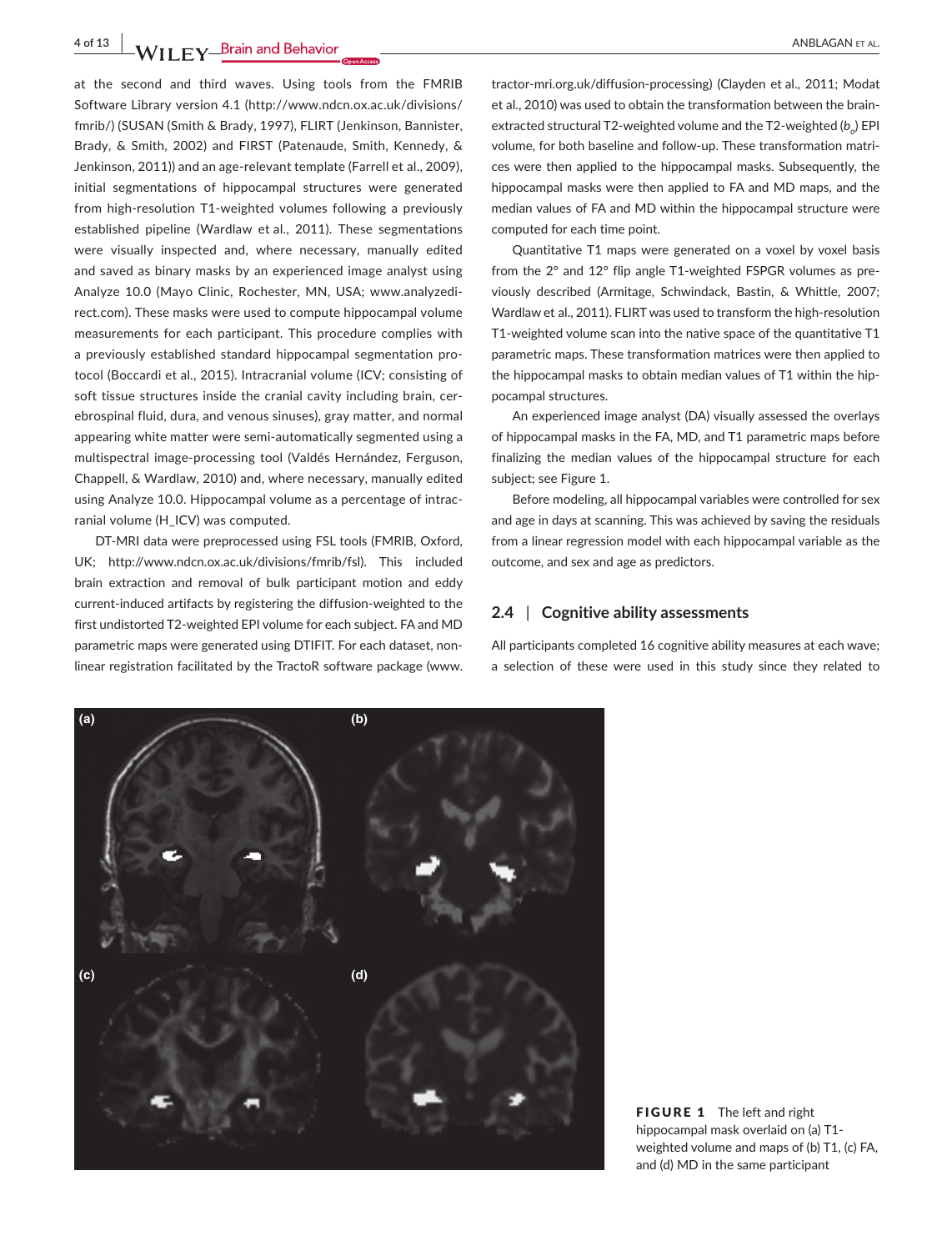

FIGURE 2 Longitudinal change in each hippocampal variable. Each participant has a single point at the initial scanning wave (mean age: 73; red) and at the follow-up wave (mean age: 76; purple). Participants who contributed data at both waves have their points connected by a gray line. Volume = hippocampal volume (mm<sup>3</sup>); Percentage Volume = hippocampal volume as a percentage of ICV; FA = hippocampal fractional anisotropy; MD = hippocampal mean diffusivity (mm $^2$ s $^{-1}$ ); T1 = hippocampal T1 (s)

different memory functions (a key role of the hippocampus) and information processing speed (a cognitive domain theoretically and empirically linked to DT-MRI measures (Penke et al., 2010)). All cognitive tests were administered in an identical manner in both waves of the study. Three latent factors were calculated at each age to indicate three important cognitive domains. First, *Verbal Memory* was indicated by total scores from the immediate and delayed Logical Memory and Verbal Paired Associates subtests of the Wechsler Memory Scale, Third UK Edition (WMS-III<sup>UK</sup>) (Wechsler, 1998). Second, Working Memory was indicated by total scores from the WMS-III<sup>UK</sup> Spatial Span (forwards and backwards), and the Digit Span Backward, and Letter-Number Sequencing subtests of the Wechsler Adult Intelligence Scale, 3rd UK Edition (WAIS-III<sup>UK</sup>) (Wechsler, 1998). Finally, *Processing Speed* consisted of the following four assessments, which were a combination of clerical, experimental psychology-derived, and psychophysics-derived tasks, assessing speed from a variety of perspectives: WAIS-III<sup>UK</sup>

Digit-Symbol Substitution, Symbol Search (both speeded pencil-andpaper tasks), and tests of 4-Choice Reaction Time (measured on a dedicated instrument (Deary, Der, & Ford, 2001)), and Inspection Time (a psychophysical test of perceptual discrimination (Deary et al., 2004)). All participants also completed the Mini-Mental State Examination (MMSE; (Folstein, Folstein, & McHugh, 1975)). This test is scored out of 30 and scores less than 24 are often used to indicate possible cognitive impairment (Filippi & Rovaris, 2000). As with the hippocampal variables, before entry into the models described below, all cognitive variables were residualized for sex and age in days at the time of testing.

#### **2.5** | **Statistical analysis**

To estimate the relationship between hippocampal volume and microstructure, and cognitive aging, we implemented longitudinal latent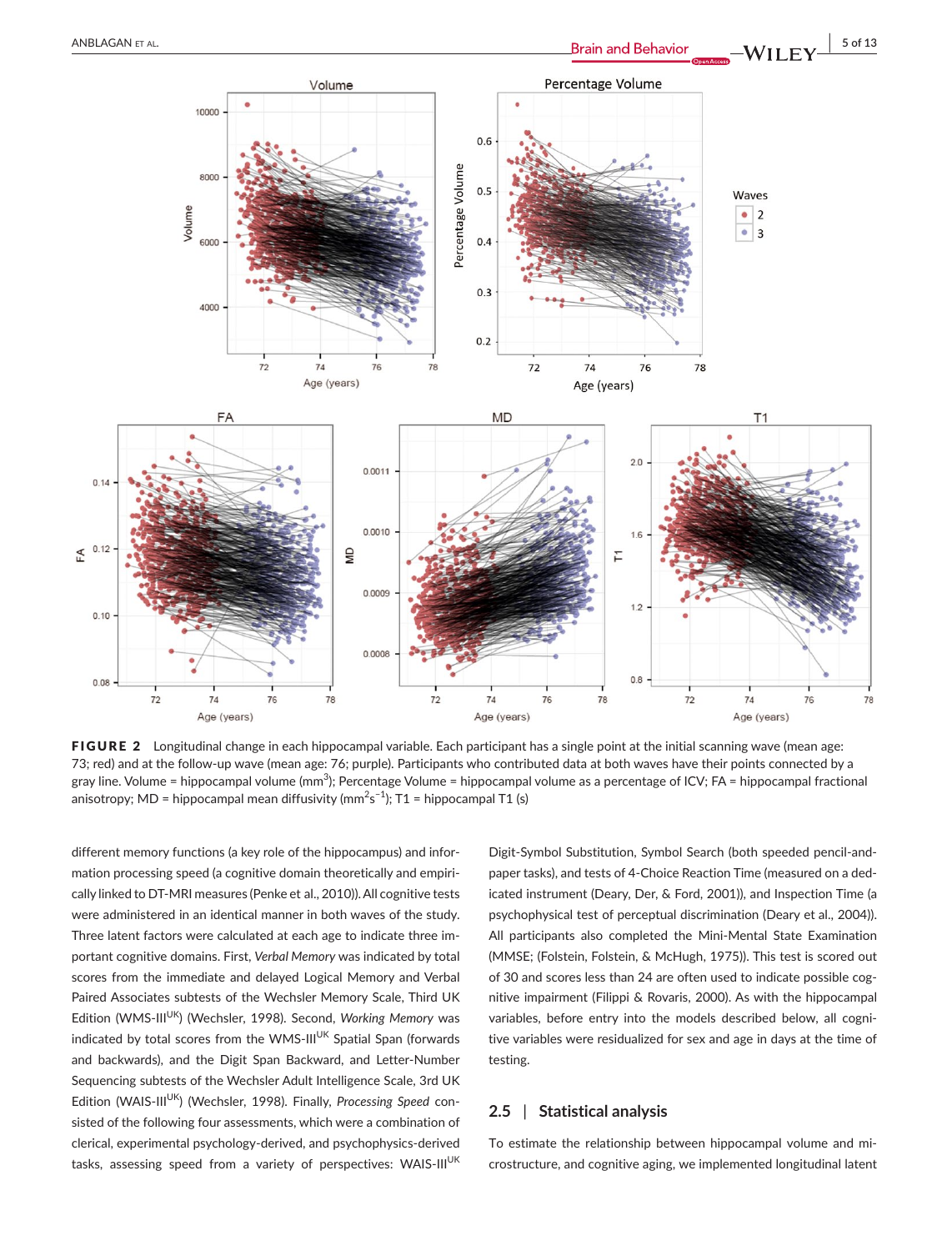**6 of 13 |**  ANBLAGAN et al.

change score structural equation models (McArdle, 2009). These models, estimated using two waves of data, involve the extraction of a change score variable to assess the difference from the initial wave to the follow-up. They thus allow the calculation of three types of correlation: level-level correlations (testing the extent to which the variables are related at the initial measurement), level-change correlations (testing the extent to which the initial level of one variable predicts subsequent change in another), and change-change correlations (testing the extent to which there is coupled change between the variables).

Here, we estimated five different latent change score models, one for each hippocampal measurement (volume, H\_ICV, FA, MD, and T1). For the hippocampal FA, MD, and T1 variables, we averaged across the right and left hemisphere measurements. Note that only the cognitive abilities were estimated using latent variables; the hippocampal

measures were manifest variables at both waves and thus did not produce error-free latent change variables.

The models used full-information maximum likelihood (FIML) estimation to deal with the missing data. This method allows all of the data to be used to estimate parameters (paths within the models) with minimum bias under the assumption that data are "missing at random" (MAR (Rubin, 1976)). The MAR assumption requires that any systematic attrition from the study is unrelated to the unobserved data. All models were implemented in MPlus version 7.3 [\(https://www.stat](https://www.statmodel.com/)[model.com/\)](https://www.statmodel.com/) (Muthén & Muthén, 1998–2014).

All cognitive variables were coded such that higher values indicate better performance. Thus, for example, in what follows, negative level-level correlations indicate that higher levels of the hippocampal variable are related to lower levels of cognitive ability (and vice versa); negative level-change correlations indicate that higher levels

TABLE 2 Pearson correlation matrix for each volumetric measurement, quantitative MRI parameter, and cognitive variable used in the analysis

| Variable        | 1       | $\overline{2}$ | $\overline{3}$ | $\overline{a}$           | 5                        | 6          | $\overline{7}$ | 8       | -9      | 10      | 11      | 12      |
|-----------------|---------|----------------|----------------|--------------------------|--------------------------|------------|----------------|---------|---------|---------|---------|---------|
| 1. H Vol 73     | $\sim$  |                |                |                          |                          |            |                |         |         |         |         |         |
| 2. H Vol_ICV 73 | 0.74    | $\sim$         |                |                          |                          |            |                |         |         |         |         |         |
| 3. H FA 73      | 0.30    | 0.16           | $\sim$         |                          |                          |            |                |         |         |         |         |         |
| 4. H MD 73      | $-0.10$ | $-0.11$        | $-0.33$        | $\overline{\phantom{a}}$ |                          |            |                |         |         |         |         |         |
| 5. H T1 73      | $-0.05$ | $-0.14$        | $-0.21$        | 0.10                     | $\overline{\phantom{a}}$ |            |                |         |         |         |         |         |
| 6. H Vol 76     | 0.64    | 0.40           | 0.24           | $-0.16$                  | $-0.07$                  | $\sim$ $-$ |                |         |         |         |         |         |
| 7. H Vol_ICV 76 | 0.35    | 0.56           | 0.08           | $-0.17$                  | $-0.14$                  | 0.82       |                |         |         |         |         |         |
| 8. H FA 76      | 0.21    | $-0.03$        | 0.67           | $-0.29$                  | $-0.13$                  | 0.31       | 0.14           | $\sim$  |         |         |         |         |
| 9. H MD 76      | $-0.23$ | $-0.22$        | $-0.33$        | 0.66                     | 0.19                     | $-0.20$    | $-0.18$        | $-0.35$ | $\sim$  |         |         |         |
| 10. H T1 76     | 0.05    | 0.03           | $-0.09$        | 0.15                     | 0.19                     | 0.06       | $-0.02$        | $-0.02$ | $-0.03$ | $\sim$  |         |         |
| 11. LM 73       | 0.06    | 0.07           | 0.09           | $-0.17$                  | $-0.11$                  | 0.12       | 0.07           | 0.07    | $-0.20$ | $-0.05$ | $\sim$  |         |
| 12. VPA 73      | 0.02    | 0.08           | 0.09           | $-0.16$                  | $-0.14$                  | 0.08       | 0.09           | 0.09    | $-0.12$ | $-0.09$ | 0.51    | $\sim$  |
| 13. SpS 73      | 0.12    | 0.00           | 0.14           | $-0.16$                  | $-0.06$                  | 0.17       | 0.13           | 0.13    | $-0.14$ | $-0.01$ | 0.22    | 0.18    |
| 14. DSB 73      | 0.09    | 0.09           | 0.12           | $-0.13$                  | $-0.05$                  | 0.05       | 0.11           | 0.11    | $-0.06$ | $-0.01$ | 0.29    | 0.27    |
| 15. LNS 73      | 0.08    | 0.06           | 0.13           | $-0.07$                  | $-0.14$                  | 0.11       | 0.12           | 0.12    | $-0.09$ | $-0.08$ | 0.36    | 0.30    |
| 16. DSS 73      | 0.04    | 0.06           | 0.20           | $-0.22$                  | $-0.14$                  | 0.14       | 0.19           | 0.19    | $-0.21$ | $-0.07$ | 0.32    | 0.26    |
| 17. SSe 73      | 0.05    | $-0.01$        | 0.17           | $-0.19$                  | $-0.09$                  | 0.14       | 0.17           | 0.17    | $-0.22$ | $-0.06$ | 0.28    | 0.21    |
| 18. CRT 73      | $-0.08$ | $-0.04$        | $-0.16$        | 0.19                     | 0.15                     | $-0.07$    | 0.15           | $-0.15$ | 0.19    | 0.09    | $-0.26$ | $-0.22$ |
| 19. IT 73       | 0.05    | $-0.03$        | 0.17           | $-0.16$                  | $-0.11$                  | 0.14       | 0.12           | 0.12    | $-0.20$ | 0.04    | 0.18    | 0.19    |
| 20. LM 76       | 0.10    | 0.13           | 0.12           | $-0.22$                  | $-0.11$                  | 0.16       | 0.09           | 0.09    | $-0.27$ | $-0.14$ | 0.73    | 0.39    |
| 21. VPA 76      | 0.08    | 0.15           | 0.11           | $-0.15$                  | $-0.17$                  | 0.10       | 0.10           | 0.10    | $-0.15$ | $-0.12$ | 0.44    | 0.70    |
| 22. SpS 76      | 0.04    | $-0.04$        | 0.10           | $-0.15$                  | $-0.09$                  | 0.12       | 0.12           | 0.12    | $-0.12$ | $-0.14$ | 0.21    | 0.15    |
| 23. DSB 76      | 0.08    | 0.09           | 0.09           | $-0.11$                  | $-0.07$                  | 0.07       | 0.12           | 0.12    | $-0.07$ | $-0.06$ | 0.26    | 0.26    |
| 24. LNS 76      | 0.06    | 0.03           | 0.15           | $-0.17$                  | $-0.06$                  | 0.12       | 0.15           | 0.15    | $-0.16$ | $-0.11$ | 0.34    | 0.25    |
| 25. DSS 76      | 0.04    | 0.05           | 0.17           | $-0.23$                  | $-0.12$                  | 0.15       | 0.14           | 0.14    | $-0.22$ | $-0.09$ | 0.31    | 0.21    |
| 26. SSe 76      | 0.14    | 0.07           | 0.19           | $-0.24$                  | $-0.12$                  | 0.18       | 0.21           | 0.21    | $-0.29$ | $-0.10$ | 0.30    | 0.27    |
| 27. CRT 76      | $-0.08$ | $-0.10$        | $-0.16$        | 0.25                     | 0.15                     | $-0.13$    | $-0.13$        | $-0.13$ | 0.23    | 0.13    | $-0.18$ | $-0.18$ |
| 28. IT 76       | 0.11    | 0.04           | 0.18           | $-0.19$                  | $-0.02$                  | 0.17       | 0.17           | 0.17    | $-0.27$ | 0.03    | 0.13    | 0.14    |

H, hippocampus; Vol, volume; H Vol\_ICV, percentage hippocampal volume as a proportion of ICV; FA, fractional anisotropy; MD, mean diffusivity; LM, logical memory; VPA, verbal paired associates; SpS, Spatial Span; DSB, Digit Span Backward; LNS, Letter-Number Sequencing; DSS, Digit-Symbol Substitution; SSe, Symbol Search; CRT, Choice Reaction Time; IT, Inspection Time. Cells in bold type indicate the correlation of each measure at age 73 years with the same measure at age 76 years (the cross-wave stability of hippocampal measurements and cognitive ability measurements).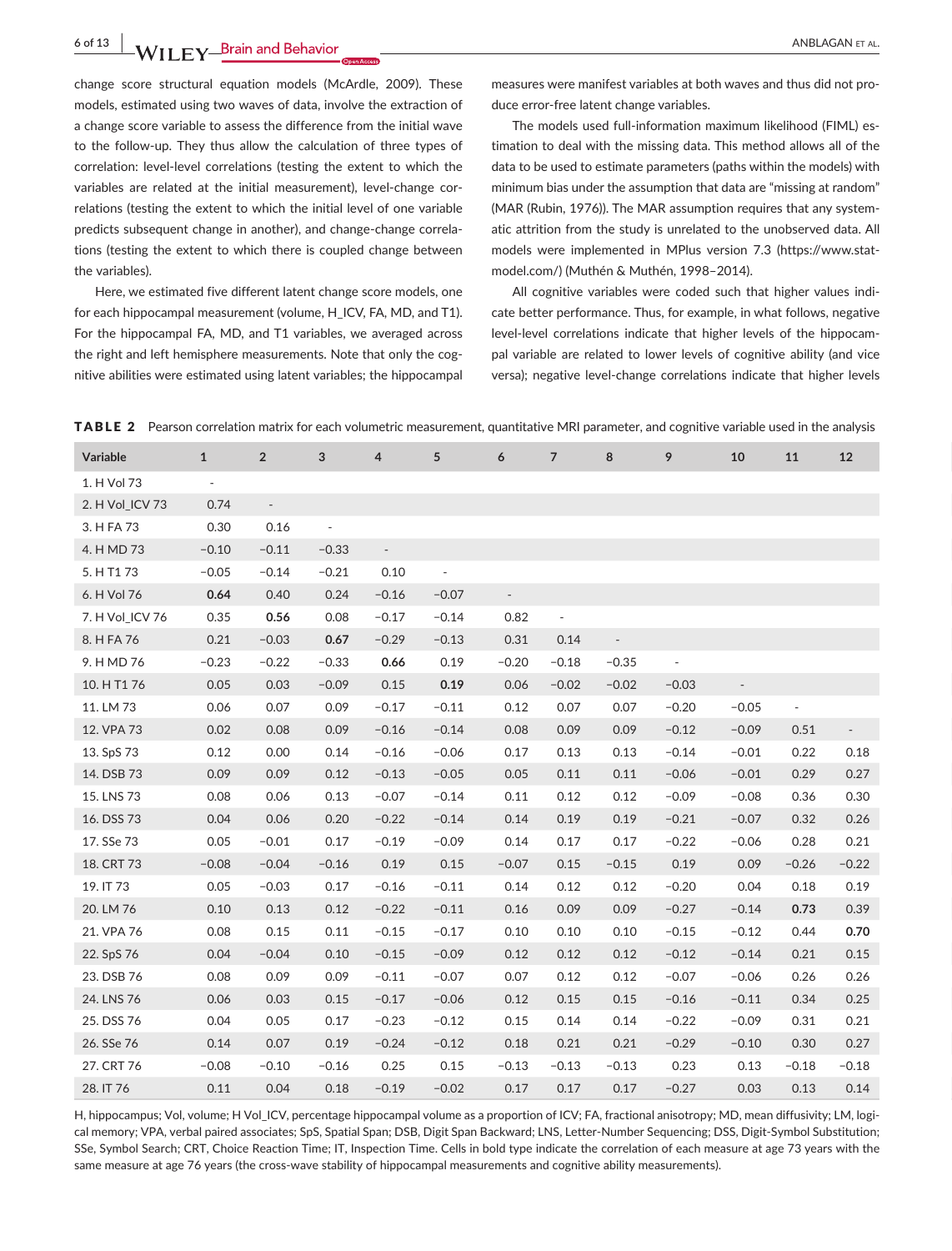**ANBLAGAN ET AL.** 2 of 13

of the baseline variable are related to steeper subsequent decline in the other variable (and vice versa); and negative change-change correlations indicate that individuals who decline in one variable tend to develop higher levels of the other variable with time (and vice versa).

Finally, given the large number of correlations tested across the five models, some associations may represent false positives (Type I errors). For that reason, we corrected the correlations from the structural section of each model (separately) for multiple comparisons using the False Discovery Rate (FDR) correction (Benjamini & Hochberg, 1995).

# **3** | **RESULTS**

Descriptive statistics and a correlation matrix for all variables can be found in Table 1, Figure 2, and Table 2. For the five hippocampal variables, the cross-wave correlations ranged from Pearson's *r* = .19 for T1 to *r* = .67 for FA (all *p*-values <.001). For the individual cognitive tests in the verbal memory, working memory, and processing speed domains, the mean cross-wave correlations were *r* = .99, 0.95, and 0.94, respectively. Those with higher baseline scores at age 73 showed significantly greater decline for processing speed (*r =* −.18, *p* = .01) and working memory (*r* = −.21, *p* = .01), but not verbal memory (*r* = −.047, *p* = .524).

# **3.1** | **Longitudinal change in hippocampal and cognitive measures**

Mean hippocampal volume decreased by  $132 \text{ mm}^3$  between the two waves (a decrease of 0.90 standard deviations across the 3 years, *z* = −18.88, *p* < .001). Mean hippocampal volume as a proportion

| 14                              | 15              | 16                             | 17              | 18                                  | 19 20 21                 |                | 22                                                                                                                                                                                                                                                                                                                                                                                                                                                        | 23                      | 24                                      | 25                   | 26                    | 27                      |
|---------------------------------|-----------------|--------------------------------|-----------------|-------------------------------------|--------------------------|----------------|-----------------------------------------------------------------------------------------------------------------------------------------------------------------------------------------------------------------------------------------------------------------------------------------------------------------------------------------------------------------------------------------------------------------------------------------------------------|-------------------------|-----------------------------------------|----------------------|-----------------------|-------------------------|
|                                 |                 |                                |                 |                                     |                          |                |                                                                                                                                                                                                                                                                                                                                                                                                                                                           |                         |                                         |                      |                       |                         |
|                                 |                 |                                |                 |                                     |                          |                |                                                                                                                                                                                                                                                                                                                                                                                                                                                           |                         |                                         |                      |                       |                         |
|                                 |                 |                                |                 |                                     |                          |                |                                                                                                                                                                                                                                                                                                                                                                                                                                                           |                         |                                         |                      |                       |                         |
|                                 |                 |                                |                 |                                     |                          |                |                                                                                                                                                                                                                                                                                                                                                                                                                                                           |                         |                                         |                      |                       |                         |
|                                 |                 |                                |                 |                                     |                          |                |                                                                                                                                                                                                                                                                                                                                                                                                                                                           |                         |                                         |                      |                       |                         |
|                                 |                 |                                |                 |                                     |                          |                |                                                                                                                                                                                                                                                                                                                                                                                                                                                           |                         |                                         |                      |                       |                         |
|                                 |                 |                                |                 |                                     |                          |                |                                                                                                                                                                                                                                                                                                                                                                                                                                                           |                         |                                         |                      |                       |                         |
|                                 |                 |                                |                 |                                     |                          |                |                                                                                                                                                                                                                                                                                                                                                                                                                                                           |                         |                                         |                      |                       |                         |
|                                 |                 |                                |                 |                                     |                          |                |                                                                                                                                                                                                                                                                                                                                                                                                                                                           |                         |                                         |                      |                       |                         |
|                                 |                 |                                |                 |                                     |                          |                |                                                                                                                                                                                                                                                                                                                                                                                                                                                           |                         |                                         |                      |                       |                         |
|                                 |                 |                                |                 |                                     |                          |                |                                                                                                                                                                                                                                                                                                                                                                                                                                                           |                         |                                         |                      |                       |                         |
|                                 |                 |                                |                 |                                     |                          |                |                                                                                                                                                                                                                                                                                                                                                                                                                                                           |                         |                                         |                      |                       |                         |
| 0.31<br>$\sim 100$ km s $^{-1}$ |                 |                                |                 |                                     |                          |                |                                                                                                                                                                                                                                                                                                                                                                                                                                                           |                         |                                         |                      |                       |                         |
| 0.55<br>0.40                    | <b>Contract</b> |                                |                 |                                     |                          |                |                                                                                                                                                                                                                                                                                                                                                                                                                                                           |                         |                                         |                      |                       |                         |
| 0.32                            | 0.33 0.43       | $\alpha$ , $\alpha$ , $\alpha$ |                 |                                     |                          |                |                                                                                                                                                                                                                                                                                                                                                                                                                                                           |                         |                                         |                      |                       |                         |
| 0.33<br>0.39                    | 0.40            | 0.63                           | $\sim 10^{-10}$ |                                     |                          |                |                                                                                                                                                                                                                                                                                                                                                                                                                                                           |                         |                                         |                      |                       |                         |
| $-0.35$                         | $-0.22 -0.38$   |                                | $-0.55 -0.50$   | <b>Contractor</b>                   |                          |                |                                                                                                                                                                                                                                                                                                                                                                                                                                                           |                         |                                         |                      |                       |                         |
| 0.29<br>0.19                    | 0.30            | 0.38                           |                 | $0.36 -0.38$                        | $\sim 100$ km s $^{-1}$  |                |                                                                                                                                                                                                                                                                                                                                                                                                                                                           |                         |                                         |                      |                       |                         |
| 0.27<br>0.18                    | 0.35            | 0.33                           |                 | $0.26 -0.22$ 0.17 -                 |                          |                |                                                                                                                                                                                                                                                                                                                                                                                                                                                           |                         |                                         |                      |                       |                         |
| 0.10<br>0.28                    | 0.30            | 0.28                           |                 | $0.19 -0.21$                        | $0.17$ $0.53$ -          |                |                                                                                                                                                                                                                                                                                                                                                                                                                                                           |                         |                                         |                      |                       |                         |
| 0.30<br>0.57                    | 0.33            | 0.29                           |                 | $0.36$ $-0.31$ $0.24$ $0.24$ $0.17$ |                          |                | $\mathcal{L}^{\mathcal{L}}(\mathcal{L}^{\mathcal{L}}(\mathcal{L}^{\mathcal{L}}(\mathcal{L}^{\mathcal{L}}(\mathcal{L}^{\mathcal{L}}(\mathcal{L}^{\mathcal{L}}(\mathcal{L}^{\mathcal{L}}(\mathcal{L}^{\mathcal{L}}(\mathcal{L}^{\mathcal{L}}(\mathcal{L}^{\mathcal{L}}(\mathcal{L}^{\mathcal{L}}(\mathcal{L}^{\mathcal{L}}(\mathcal{L}^{\mathcal{L}}(\mathcal{L}^{\mathcal{L}}(\mathcal{L}^{\mathcal{L}}(\mathcal{L}^{\mathcal{L}}(\mathcal{L}^{\mathcal{L$ |                         |                                         |                      |                       |                         |
| 0.68<br>0.32                    | 0.52            | 0.34                           | 0.29            | $-0.21$                             | 0.18  0.31  0.31         |                | 0.31                                                                                                                                                                                                                                                                                                                                                                                                                                                      | $\sim 100$ km s $^{-1}$ |                                         |                      |                       |                         |
| 0.29<br>0.47                    | 0.66            | 0.41                           | 0.33            | $-0.31$                             | $0.22$ 0.38              | 0.34           |                                                                                                                                                                                                                                                                                                                                                                                                                                                           | $0.34$ $0.56$ -         |                                         |                      |                       |                         |
| 0.27<br>0.31                    | 0.40            | 0.83                           | 0.58            | $-0.53$                             |                          | 0.32 0.39 0.28 | 0.32                                                                                                                                                                                                                                                                                                                                                                                                                                                      |                         | 0.34 0.42                               | $\sim 100$ m $^{-1}$ |                       |                         |
| 0.35<br>0.42                    | 0.39            | 0.62                           |                 | $0.67$ $-0.50$ $0.34$ $0.34$ $0.26$ |                          |                | 0.40                                                                                                                                                                                                                                                                                                                                                                                                                                                      |                         | 0.35  0.40  0.65  -                     |                      |                       |                         |
| $-0.20$<br>$-0.32$              | $-0.30$         | $-0.48$                        | $-0.40$         |                                     | $0.71 -0.33 -0.28 -0.25$ |                |                                                                                                                                                                                                                                                                                                                                                                                                                                                           |                         | $-0.35$ $-0.26$ $-0.35$ $-0.56$ $-0.53$ |                      |                       | $\sim 100$ km s $^{-1}$ |
| 0.27<br>0.13                    | 0.23            | 0.34                           | 0.34            | $-0.31$ 0.59 0.18 0.18              |                          |                |                                                                                                                                                                                                                                                                                                                                                                                                                                                           | 0.26  0.18  0.25        |                                         |                      | $0.37$ $0.41$ $-0.36$ |                         |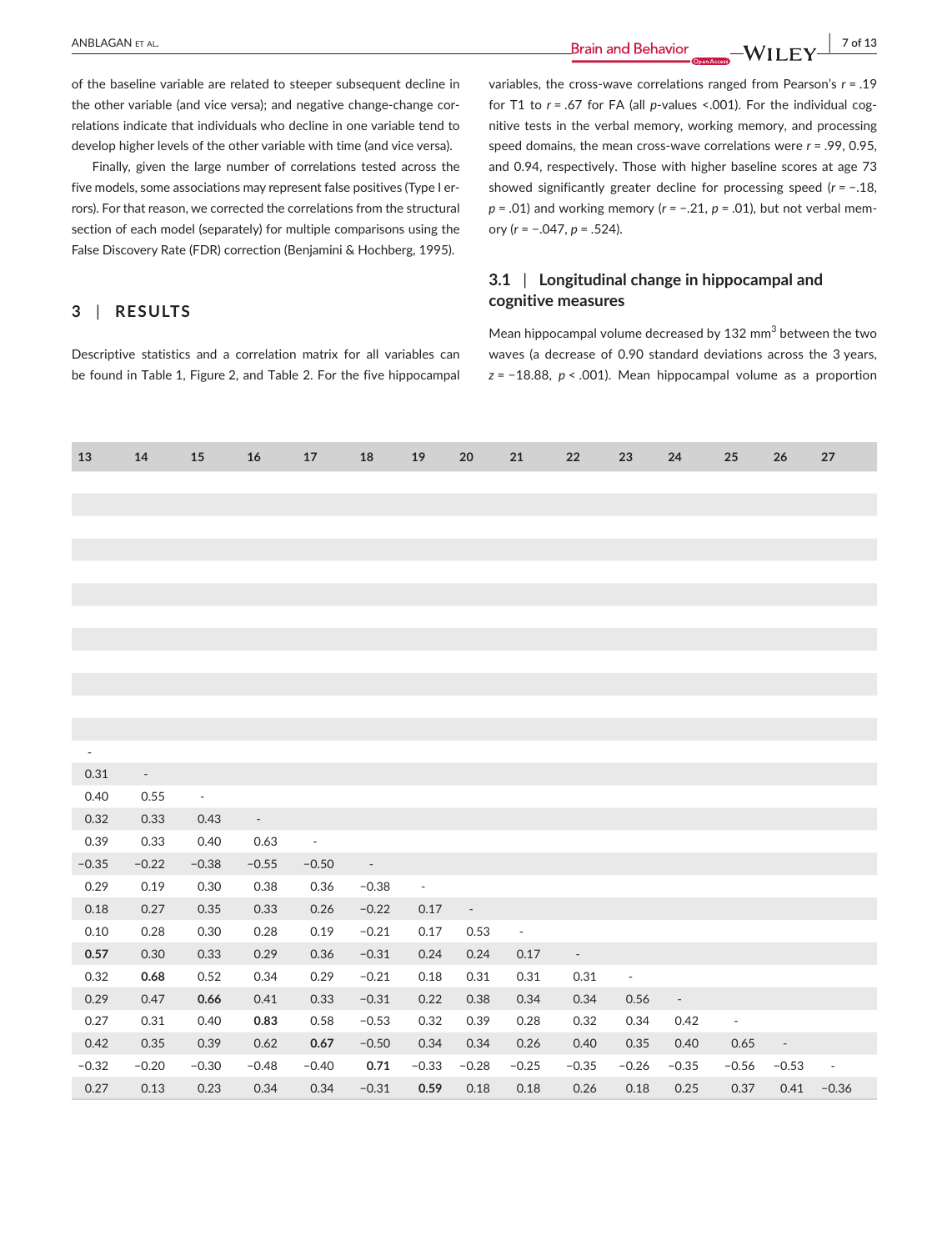| Model     | $\chi^2$ | df  | $\boldsymbol{p}$ | <b>RMSEA</b> | <b>CFI</b> | <b>TLI</b> |
|-----------|----------|-----|------------------|--------------|------------|------------|
| H Vol     | 644.84   | 279 | < 0.001          | 0.039        | 0.964      | 0.958      |
| H Vol ICV | 656.47   | 279 | < 0.001          | 0.040        | 0.963      | 0.957      |
| FA        | 682.16   | 279 | < 0.001          | 0.041        | 0.961      | 0.954      |
| <b>MD</b> | 709.62   | 279 | < 0.001          | 0.042        | 0.958      | 0.951      |
| Τ1        | 710.03   | 279 | 5.001            | 0.042        | 0.957      | 0.950      |

TABLE 3 Absolute fit statistics for each of the latent change score models

RMSEA, root mean square error of approximation; CFI, comparative fit index; TLI, Tucker-Lewis Index; H Vol, hippocampal volume; H Vol\_ICV, percentage hippocampal volume corrected for ICV; FA, hippocampal fractional anisotropy; MD, hippocampal mean diffusivity; T1, hippocampal T1.

of ICV decreased by 0.03% between the two waves (0.99 SDs, *z* = −18.73, *p* < .001). Over the same period, hippocampal FA declined by 0.56 SDs (*z* = −13.66, *p* < .001), and hippocampal MD increased by 1.02 SDs (*z* = 19.64, *p* < .001). Hippocampal T1 decreased significantly across waves, by 1.47 SDs (*z* = −18.90, *p* < .001). There were significant between-wave mean changes in each of the three cognitive domains: verbal memory (decrease of 0.12 SDs; *z* = −3.48; *p* = .001), working memory (decrease of 0.21 SDs; *z* = −6.12, *p* < .001), and processing speed (decrease of 0.40 SDs; *z* = −12.48, *p* < .001).

# **3.2** | **Latent change score models of hippocampal volume and cognitive functions**

We first tested the latent change score models' fit to the data using multiple absolute fit indices and the criteria suggested by Hu & Bentler (Hu & Bentler, 1999). The values are shown in Table 3. For all five hippocampal measures, the models showed excellent fit to the data.

The key results from the latent change score models are shown in Table 4. First, the models indicated that, at baseline ("level-level" correlations), the hippocampal variables were generally correlated with the cognitive domains in the expected direction. That is, higher volume was correlated with better cognitive abilities; however, for volume, the relation with processing speed was not significant, and none of the correlations between volume and cognitive ability were significant after multiple comparison correction. Higher FA, lower MD, and lower T1 were nominally significantly correlated with better cognitive abilities in all three domains; only the correlation between hippocampal FA and verbal memory did not survive FDR correction. Effect sizes were generally small (all absolute standardized estimates < 0.26). Many of these results, at the initial scanning/testing wave, have previously been reported by Aribisala et al. (Aribisala et al., 2014).

We next examined "level-change" correlations, first testing whether cognitive abilities at baseline predicted subsequent change in the hippocampal MRI biomarkers. None of these correlations were statistically significant for hippocampal volume, FA, MD, and T1. However, we did observe significant correlation for H\_ICV: individuals with higher verbal memory at baseline exhibited less decline in H\_ICV at follow-up. However, this correlation was no longer significant after FDR correction.

We then tested the converse correlations: whether initial hippocampal MRI biomarker levels predicted subsequent change in cognitive abilities. None of these level-change correlations were significant for hippocampal volume, FA, or T1. However, we did observe significant correlations for H\_ICV and MD. Individuals with higher H\_ICV at baseline experienced less decline in verbal memory and processing speed across the follow-up. However, these correlations did not survive correction for multiple comparisons. Individuals with higher (putatively less healthy) hippocampal MD at baseline had more subsequent decline in all three of the cognitive domains measured here (standardized estimates = 0.28, 0.15, and 0.20 for working memory, verbal memory, and speed, respectively), and these relationships survived FDR correction.

Finally, we examined whether there was coupled change in the hippocampal and cognitive variables (i.e., "change-change" correlations). All of these were nonsignificant, except for two, between MD change and change in working memory, and between T1 change and change in working memory. The former correlation was not in the expected direction; the result showed that greater increases in MD were related to less decline in working memory. This unexpected correlation was small in effect size (standardized estimate = 0.19, *p* = .03), but survived multiple comparisons correction. The latter change-change correlation, between T1 and working memory, was significant in the uncorrected model (standardized estimate = −0.09, *p* = .047), but did not survive correction for multiple comparisons.

Finally, because some of the participants in the study may have been suffering from significant cognitive impairment (e.g., dementia), we excluded all of those individuals who had scored below 24, a commonly used cutoff point indicating possible pathological cognitive aging, on the MMSE (Folstein et al., 1975). Excluding the 19 individuals who scored below the cutoff at one or more of the three waves of the study made little difference to the results; there were only small differences in the regression parameters reported in Table 4 and the substantive conclusions remained the same.

# **4** | **DISCUSSION**

To the best of our knowledge, this is the first longitudinal study to investigate associations between multiple measures of hippocampal integrity and cognitive functions in a large sample of older adults. The principal new findings that survived correction for multiple testing were that individuals with higher hippocampal MD (considered less healthy) at age 73 years, displayed subsequent decline in working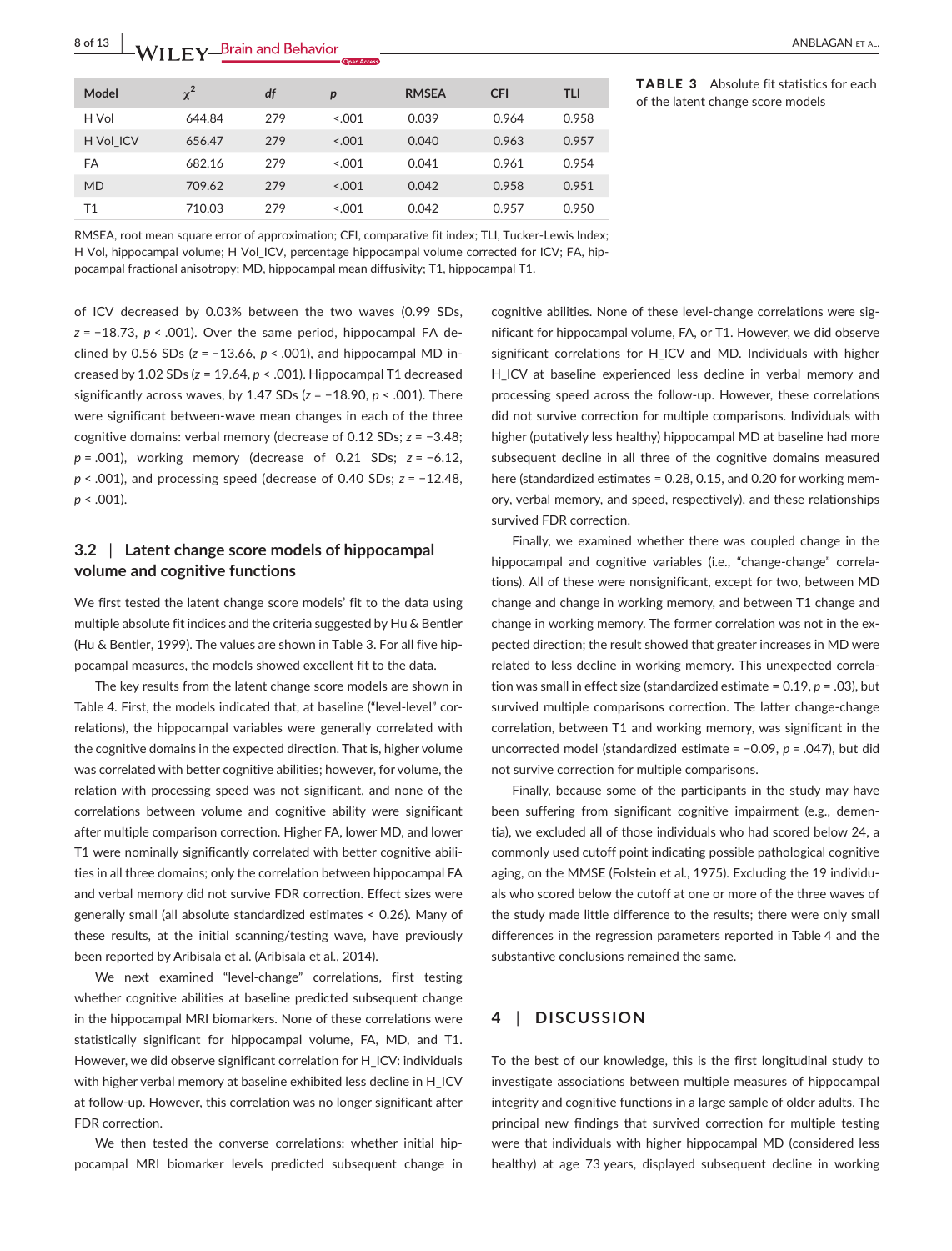TABLE 4 Results from each of the latent change score models. Values are standardized path coefficients with SE in parentheses

| <b>Correlation type</b>                                 | Cognitive variable | H Vol                        | H Vol_ICV                     | <b>FA</b>                    | <b>MD</b>           | T1                            |
|---------------------------------------------------------|--------------------|------------------------------|-------------------------------|------------------------------|---------------------|-------------------------------|
| Level-level (i.e.,                                      | Working memory     | $0.123(0.046)$ <sup>*a</sup> | 0.048(0.047)                  | $0.184(0.045)$ ***           | $-0.159(0.045)$ *** | $-0.156(0.046)$ **            |
| baseline                                                | Verbal memory      | $0.087(0.040)^{*a}$          | 0.045(0.041)                  | $0.085(0.040)$ <sup>*a</sup> | $-0.170(0.039)$ *** | $-0.111(0.040)$ **            |
| measurements)                                           | Speed              | 0.070(0.044)                 | $-0.028(0.045)$               | $0.234(0.043)$ ***           | $-0.259(0.042)$ *** | $-0.174(0.044)$ ***           |
| Cog. level-hipp.                                        | Working memory     | 0.040(0.054)                 | 0.040(0.054)                  | $-0.019(0.054)$              | $-0.011(0.054)$     | 0.030(0.052)                  |
| change (i.e., baseline                                  | Verbal memory      | 0.088(0.048)                 | $0.104(0.048)$ * <sup>a</sup> | $-0.019(0.049)$              | $-0.040(0.049)$     | 0.019(0.047)                  |
| cognition predicting<br>hippocampal change)             | Speed              | 0.097(0.053)                 | 0.090(0.053)                  | $-0.016(0.054)$              | $-0.036(.054)$      | 0.017(0.052)                  |
| Hipp. level-cog.                                        | Working memory     | $-0.077(0.080)$              | $-0.061(0.081)$               | 0.019(0.080)                 | $-0.281(0.080)$ *** | 0.039(0.080)                  |
| change (i.e., baseline                                  | Verbal memory      | 0.078(0.047)                 | $0.101(0.034)$ <sup>*a</sup>  | 0.085(0.047)                 | $-0.150(0.047)$ *** | 0.053(0.079)                  |
| hippocampal<br>measures predicting<br>cognitive change) | Speed              | 0.096(0.065)                 | $0.149(0.065)$ <sup>*a</sup>  | 0.044(0.065)                 | $-0.197(0.064)$ **  | $-0.036(0.064)$               |
| Change-change (i.e.,                                    | Working memory     | 0.087(0.086)                 | 0.094(0.087)                  | 0.100(0.088)                 | $0.194(0.087)^{*}$  | $-0.167(0.084)$ <sup>*d</sup> |
| coupled changes)                                        | Verbal memory      | $-0.008(0.052)$              | $-0.094(0.087)$               | $-0.061(0.052)$              | $-0.011(0.052)$     | $-0.091(0.050)$               |
|                                                         | Speed              | 0.060(0.071)                 | 0.079(0.071)                  | 0.012(0.072)                 | 0.003(0.072)        | $-0.056(0.070)$               |
|                                                         |                    |                              |                               |                              |                     |                               |

Statistically significant values are in bold.  $^*p < .05, ^*p < .01, ^**p < .001.$  <sup>a</sup>did not survive FDR correction for multiple comparisons; all other statistically significant values remained so after correction. H Vol, hippocampal volume; H Vol\_ICV, percentage hippocampal volume as a proportion of ICV; FA, hippocampal fractional anisotropy; MD, hippocampal mean diffusivity; T1, hippocampal T1.

memory, verbal memory, and processing speed. Other hippocampal parameters were not significant predictors of cognitive decline.

In a previous analyses of a cross-sectional sample from the LBC1936 at age 73 that included 565 participants (Aribisala et al., 2014), we investigated whether there were associations between magnetization transfer ratio (MTR), FA, MD, and T1 with general factors of fluid type intelligence (*g*), cognitive processing speed, and memory. In this study, we have expanded the number of participants used in the investigation at 73 years (*N* = 655) and investigated the longitudinal relationship between hippocampal MRI biomarkers in verbal memory, working memory, and information processing speed. MTR measures are not presented in this study because it shows anomalous results at third wave that require further investigation. We subcategorized memory to verbal memory and working memory based on hippocampus' role in memory. We also used latent variable modeling instead of multivariate regression models to minimize cognitive test-specific measurement error.

Our findings of baseline associations between hippocampal volume and memory are consistent with previous studies (Erickson et al., 2010; van der Lijn et al., 2008; Ystad et al., 2009), although in this sample, these did not survive FDR correction. Our study also found that higher FA and lower MD values in the hippocampus were associated with better cognitive abilities, and this is consistent with previous studies (Carlesimo, Cherubini, Caltagirone, & Spalletta, 2010; den Heijer et al., 2012; Müller et al., 2005). Again, the association between FA and verbal memory did not survive multiple testing correction. These associations are similar to our previous cross-sectional study (Aribisala et al., 2014), where higher MD was significantly associated with lower scores of *g*, speed, and memory, while higher hippocampal FA were significantly associated with higher scores of *g* and speed, but not memory. We also observed a significant association between poorer performance in cognitive variables and higher T1 at baseline. Again, this finding is in agreement with our previous work (Aribisala et al., 2014), where higher T1 was significantly associated with lower scores of *g*, speed, and memory. This finding concerning MD and T1 suggests that hippocampal structure may undergo an age-related increase in tissue water content (Cho et al., 1997; Gideon, Thomsen, & Henriksen, 1994). All of these observations detected using quantitative MRI techniques are reflective of microstructural changes at the cellular level during aging that may have begun to affect cognitive functioning, before changes in volume are detected.

None of the cognitive measures at age 73 years predicted changes in hippocampal MRI biomarkers between ages 73 and 76, and neither hippocampal volume, H\_ICV, FA, and T1 predicted the cognitive change in this period. However, baseline hippocampal MD predicted 3-year changes in verbal memory, working memory, and processing speed. Cross-sectional studies (Carlesimo et al., 2010; den Heijer et al., 2012) have reported higher hippocampal MD being associated with poorer cognition. However, to the best of our knowledge, and for the first time, a study on a large aging sample of cognitively normal individuals shows that increasing water molecules' mobility predicts a steeper decline in all these three cognitive domains. It is also broadly consistent with the finding that skeletonized whole-brain white matter MD has the greatest sensitivity for concurrent cognitive ability in patients with small vessel and Alzheimer's disease (Baykara et al., 2016).

Our analysis of correlations in coupled changes identified that increasing MD between 73 and 76 is associated with less decline in working memory. This finding was unexpected, given that increased MD is thought to partly reflect older age-related changes in water content, disruption, and break down of tissue cytoarchitecture and demyelination that is associated with poorer memory (Beaulieu, 2002; Bhagat & Beaulieu, 2004; den Heijer et al., 2012; Hsu et al., 2010; McDonald et al., 2008; Neil et al., 2002; Pal et al., 2011). However, MD is also influenced by several other microstructural properties in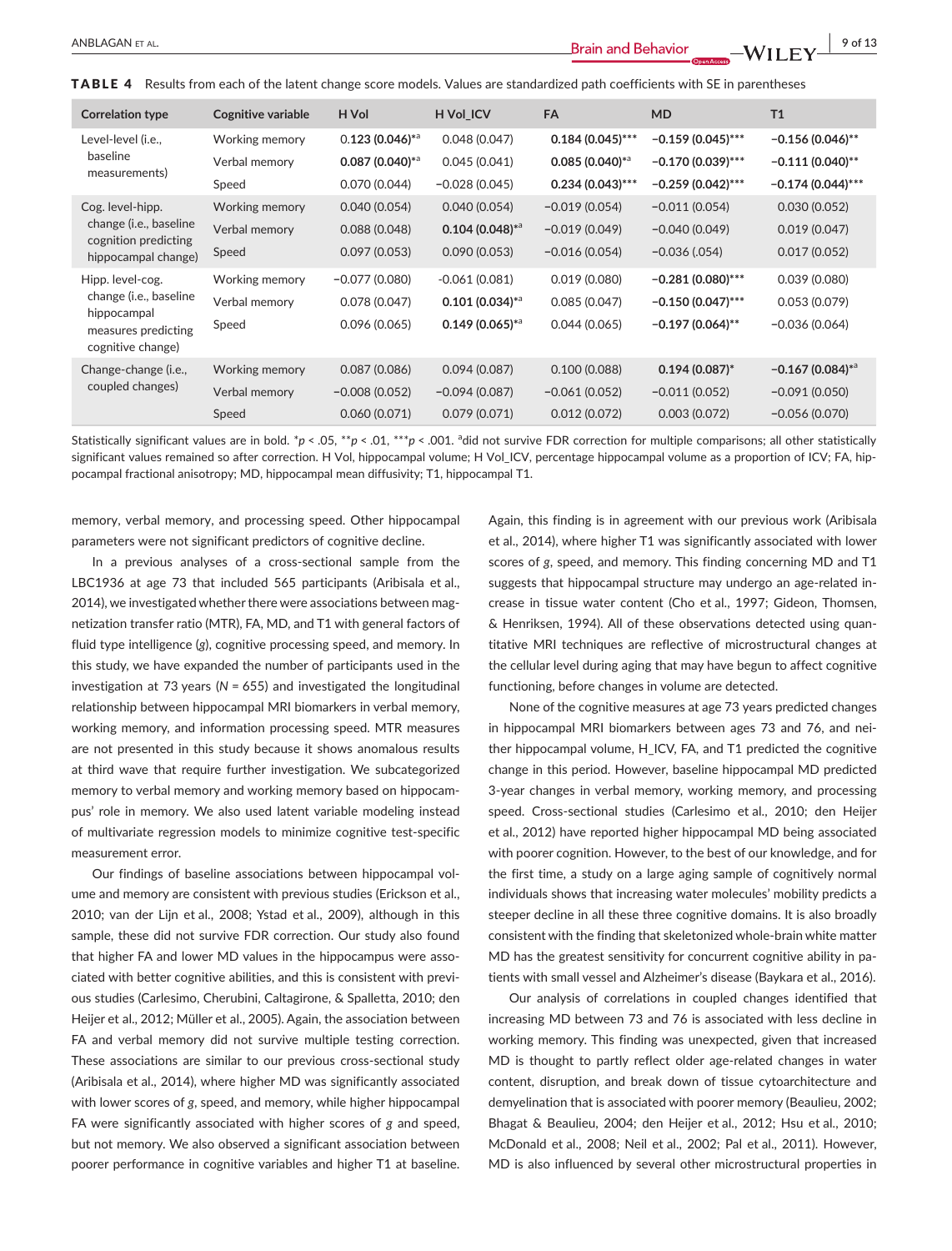**10 of 13 |**  ANBLAGAN et al.

the brain, and variations in these are highly dynamic. Further investigation is needed to compare differences in patients and healthy participants in clinical studies to understand the variability in hippocampal MD and subtle fluctuations in working memory and to exclude a survivor bias. No other coupled changes between any of the hippocampal and cognitive variables survived multiple testing correction.

The significant decrease in hippocampal T1 between 73 and 76 was somewhat unexpected and should be interpreted with caution. Our finding was not linked to any potential differences in data acquisition or preprocessing between waves 2 and 3. We include Figure S1 to demonstrate that there was a decline in T1 during the 3-year period of the data collection of wave 3, suggesting a real decline of T1 at the seventh decade of life. T1 signal has previously been shown to be influenced by scanner drift (Armitage, Farrall, Carpenter, Doubal, & Wardlaw, 2011), but there was little evidence of significant drift in our regular quality assurance data. A previous study showed that areas of deep gray matter are prone to iron accumulation with aging (Lim et al., 2013) which shortens T1 (Ogg & Steen, 1998). A similar process could account for the T1 decrease in this cohort, although we have not tested for iron accumulation in the hippocampal region.

In addition to the associations found between hippocampal volume and cognitive measures, the variation in the associations between quantitative hippocampal MRI measures and cognitive performance may indicate that quantitative MRI biomarkers are sensitive at detecting histopathological changes, allowing us to study the cellular changes underpinning age-related tissue loss at the seventh decade of life. Previous studies have shown that MD, FA, and T1 (Bastin et al., 2002; Bhagat & Beaulieu, 2004; Cho et al., 1997; den Heijer et al., 2012; Hong et al., 2010; Hsu et al., 2010; Neil et al., 2002; Pal et al., 2011) differ between various patient groups, age, and gender, making these biomarkers ideal for distinguishing subtle differences in the underlying pathology of diseases with overlapping characteristics, such as dementia, Alzheimer's, multiple sclerosis, and Parkinson's disease. This strengthens the use of multimodal MRI in studying age-related structural changes in large longitudinal or cross-sectional dataset of normal aging population. Information on cognitive abilities included in the analysis of the multimodal MRI measures, will hopefully lead to clearer understanding of the underlying mechanisms influencing cognitive outcomes.

The main limitation of this study is that our results may not be fully generalizable since our population sample is self-selected, increasing the likelihood of participants who are healthier and have a higher cognitive ability and probably less variance compared to similarly aged individuals in the general population. Therefore, they may be showing comparatively modest hippocampal and cognitive decline, relative to the population. Thus, the associations here are likely to be conservative estimates of coupled hippocampal integrity and cognitive functions changes. In addition, participants who did not return for a second MRI scan had significantly lower cognitive ability measures compared to participants who returned. This suggests that there were restrictions in the range of participants in the latter wave and, therefore, the correlations may be somewhat stronger in a fully representative

sample. In a previous dropout analysis in this dataset, participants with higher baseline levels of cognitive ability were shown to be more likely to return at the third wave, and a large variety of medical, social, and physical measurements taken at baseline did not improve significantly upon this prediction of study attrition (Ritchie et al., 2016). Thus, either data were missing at random or were missing due to variables that were not included in this dropout analysis.

This study is broadly focused on healthy participants and, therefore, it does not directly address participants with Alzheimer's disease, other dementias, and aging-related neuropathologies. Nonetheless, it provides us with important information for understanding nonpathological-based aging-related cognitive decline (Boyle et al., 2013), that could potentially assist in diagnosing early stages of any aging-related neuropathologies, because in some cases, accelerated decline could predict pathologies (Mura et al., 2014). The 3-year follow-up period may be too short to find significant associations between the changes in hippocampal integrity and cognitive functions in the seventh decade of life. Since simulations have shown that the power to detect correlated changes between variables in longitudinal studies increases substantially with greater follow-up durations (Rast & Hofer, 2014), these associations could be improved when data from a further 3-year follow-up (thus 6 years from initial scanning) become available; the fourth wave is underway. Finally, it should be noted that the hippocampal measures presented here could in fact be reflecting the whole-brain correlations and may not be truly hippocampus specific.

The strength of this work is that our data come from a longitudinal study containing detailed neuroimaging measures of the hippocampus alongside a wide range of cognitive tests undertaken by the participants. These allowed us to investigate the associations between multiple measures of hippocampal integrity and cognitive functions, rather than using gross hippocampal volumetric measurements alone. Using a large sample with narrow age range, we minimized potential risk confounding in between-person and within-person age differences (Hofer & Sliwinski, 2001). Our use of Latent Difference Score model (McArdle, 2009) also allowed errorfree estimates of longitudinal changes in the hippocampal structure and cognitive abilities. Future studies of the association between hippocampal integrity and cognitive aging should take into account other additional indicators of brain health, such as vascular disease, global atrophy and loss of tissue in specific brain structures, neuronal morphology, mineralization dysregulation, and gene expression variation, since all of these candidates can feasibly explain variations in the aging of cognitive functions.

The present analysis of coupled changes correlations add to our earlier finding of high MD at age 73 being sensitive to concurrent cognitive function and suggest that increasing MD between 73 and 76 is associated with less decline in working memory; the latter requires further investigation. We found no other coupled changes between any of the hippocampal and cognitive measures. Advanced quantitative MRI techniques such as diffusion tensor MRI and relaxometry may therefore be more useful in determining age-related microstructural changes in the hippocampus than volume.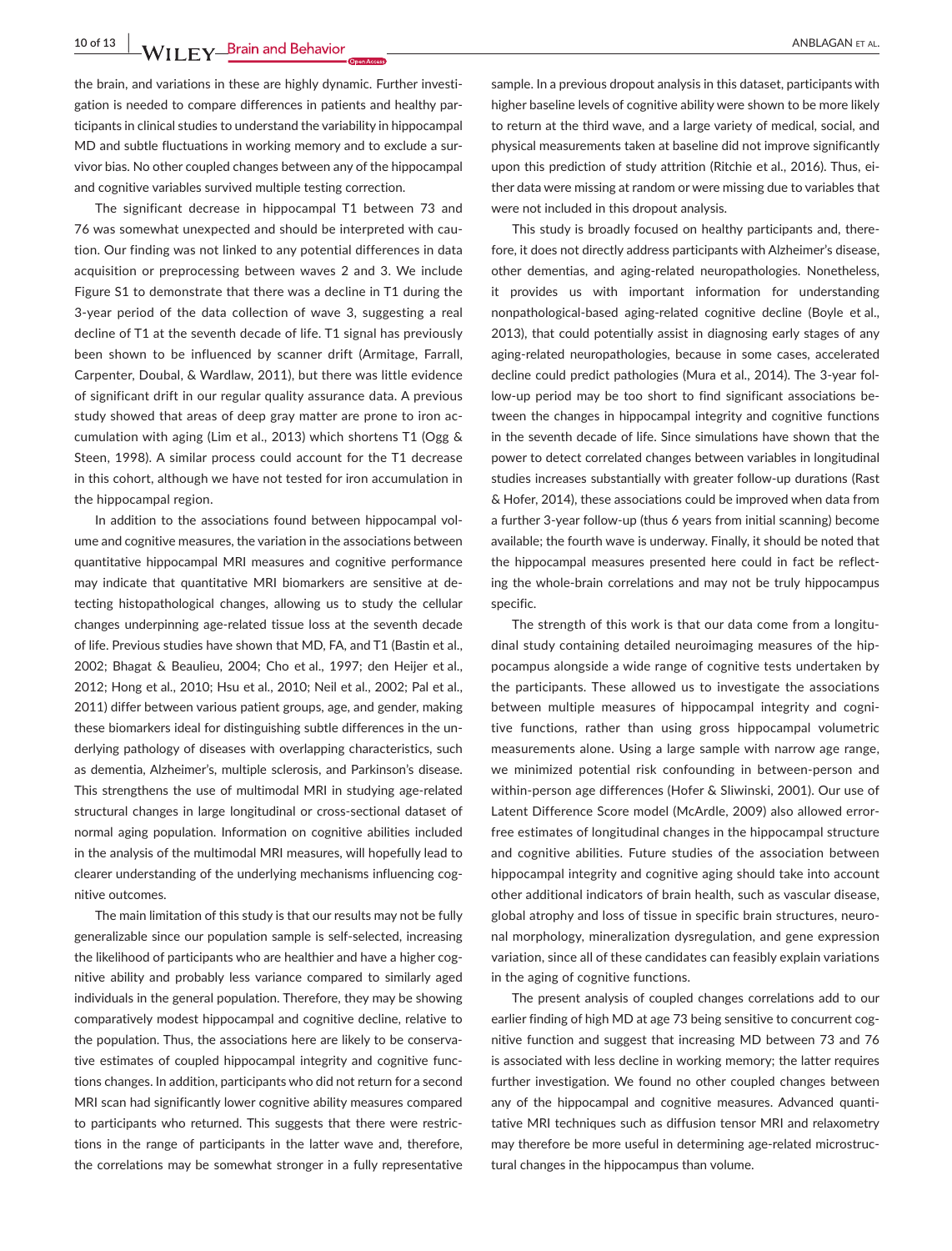#### **ACKNOWLEDGEMENT**

This work was funded by Age UK (Disconnected Mind project [http://](http://www.disconnectedmind.ed.ac.uk) [www.disconnectedmind.ed.ac.uk](http://www.disconnectedmind.ed.ac.uk)) and the UK Medical Research Council (MR/M01311/1 and G1001245/96077). This study was conducted in the Centre of Cognitive Aging and Cognitive Epidemiology (CCACE; <http://www.ccace.ed.ac.uk>), Brain Research Imaging Centre (BRIC; <http://www.bric.ed.ac.uk>), and Centre for Clinical Brain Sciences (CCBS, [http://www.ccbs.ed.ac.uk\)](http://www.ccbs.ed.ac.uk), part of the crosscouncil Lifelong Health and Wellbeing Initiative (MR/K026992/1). Funding from the BBSRC and MRC is gratefully acknowledged. The work was also supported by the Scottish Funding Council through the Scottish Imaging Network, a Platform for Scientific Excellence (SINAPSE, [www.sinapse.ac.uk](http://www.sinapse.ac.uk)) and the Row Fogo Charitable Trust (MvH). We thank the Lothian Birth Cohort 1936 participants who took part in this study, the radiographers at BRIC, and LBC1936 team research associates who assisted with data collection that enabled the preparation of this manuscript. The authors report no real or potential conflicts of interest concerning this work.

#### **CONFLICT OF INTEREST**

None.

#### **ORCID**

*Devasuda Anblagan* <http://orcid.org/0000-0003-3123-4638> *Maria C. Valdés Hernández* **D** [http://orcid.](http://orcid.org/0000-0003-2771-6546) [org/0000-0003-2771-6546](http://orcid.org/0000-0003-2771-6546) *Simon R. Cox* **<http://orcid.org/0000-0003-4036-3642>** 

#### **REFERENCES**

- Aribisala, B. S., Royle, N. A., Muñoz Maniega, S., Valdés Hernández, M. C., Murray, C., Penke, L., … Deary, I. J. (2014). Quantitative multi-modal MRI of the Hippocampus and cognitive ability in community-dwelling older subjects. *Cortex*, *53*, 34–44.
- Armitage, P. A., Farrall, A. J., Carpenter, T. K., Doubal, F. N., & Wardlaw, J. M. (2011). Use of dynamic contrast-enhanced MRI to measure subtle blood–brain barrier abnormalities. *Magnetic Resonance Imaging*, *29*(3), 305–314.
- Armitage, P. A., Schwindack, C., Bastin, M. E., & Whittle, I. R. (2007). Quantitative assessment of intracranial tumor response to dexamethasone using diffusion, perfusion and permeability magnetic resonance imaging. *Magnetic Resonance Imaging*, *25*(3), 303–310.
- Barnes, J., Scahill, R. I., Boyes, R. G., Frost, C., Lewis, E. B., Rossor, C. L., … Fox, N. C. (2004). Differentiating AD from aging using semiautomated measurement of hippocampal atrophy rates. *NeuroImage*, *23*(2), 574–581.
- Bastin, M. E., Sinha, S., Whittle, I. R., & Wardlaw, J. M. (2002). Measurements of water diffusion and T1 values in peritumoural oedematous brain. *NeuroReport*, *13*(10), 1335–1340.
- Baykara, E., Gesierich, B., Adam, R., Tuladhar, A. M., Biesbroek, J. M., Koek, H. L., … Ertl-Wagner, B. (2016). A novel imaging marker for small vessel disease based on skeletonization of white matter tracts and diffusion histograms. *Annals of Neurology*, *80*(4), 581–592.

Beaulieu, C. (2002). The basis of anisotropic water diffusion in the nervous system–a technical review. *NMR in Biomedicine*, *15*(7–8), 435–455.

- Benjamini, Y., & Hochberg, Y. (1995). Controlling the false discovery rate: A practical and powerful approach to multiple testing. *Journal of the Royal Statistical Society. Series B (Methodological)*, *57*(1), 289–300.
- Bhagat, Y. A., & Beaulieu, C. (2004). Diffusion anisotropy in subcortical white matter and cortical gray matter: Changes with aging and the role of CSF-suppression. *Journal of Magnetic Resonance Imaging*, *20*(2), 216–227.
- Boccardi, M., Bocchetta, M., Morency, F. C., Collins, D. L., Nishikawa, M., Ganzola, R., … Pievani, M. (2015). Training labels for hippocampal segmentation based on the EADC-ADNI harmonized hippocampal protocol. *Alzheimer's & Dementia*, *11*(2), 175–183.
- Boyle, P. A., Wilson, R. S., Yu, L., Barr, A. M., Honer, W. G., Schneider, J. A., & Bennett, D. A. (2013). Much of late life cognitive decline is not due to common neurodegenerative pathologies. *Annals of Neurology*, *74*(3), 478–489.
- Carlesimo, G. A., Cherubini, A., Caltagirone, C., & Spalletta, G. (2010). Hippocampal mean diffusivity and memory in healthy elderly individuals A cross-sectional study. *Neurology*, *74*(3), 194–200.
- Ceccarelli, A., Rocca, M. A., Falini, A., Tortorella, P., Pagani, E., Rodegher, M., … Filippi, M. (2007). Normal-appearing white and grey matter damage in MS. *Journal of Neurology*, *254*(4), 513–518.
- Cercignani, M., Bozzali, M., Iannucci, G., Comi, G., & Filippi, M. (2001). Magnetisation transfer ratio and mean diffusivity of normal appearing white and grey matter from patients with multiple sclerosis. *Journal of Neurology, Neurosurgery & Psychiatry*, *70*(3), 311–317.
- Cho, S., Jones, D., Reddick, W. E., Ogg, R. J., & Steen, R. G. (1997). Establishing norms for age-related changes in proton T1 of human brain tissue in vivo. *Magnetic Resonance Imaging*, *15*(10), 1133–1143.
- Clayden, J. D., Muñoz Maniega, S., Storkey, A. J., King, M. D., Bastin, M. E., & Clark, C. A. (2011). TractoR: Magnetic resonance imaging and tractography with R. *Journal of Statistical Software*, *44*(8), 1–18.
- Convit, A., De Leon, M., Golomb, J., George, A., Tarshish, C., Bobinski, M., … Wisniewski, H. (1993). Hippocampal atrophy in earlyAlzheimer's disease: Anatomic specificity and validation. *Psychiatric Quarterly*, *64*(4), 371–387.
- Convit, A., De Leon, M., Tarshish, C., De Santi, S., Tsui, W., Rusinek, H., & George, A. (1997). Specific hippocampal volume reductions in individuals at risk for Alzheimer's disease. *Neurobiology of Aging*, *18*(2), 131–138.
- De Leon, M., George, A., Golomb, J., Tarshish, C., Convit, A., Kluger, A., … Reisberg, B. (1997). Frequency of hippocampal formation atrophy in normal aging and Alzheimer's disease. *Neurobiology of Aging*, *18*(1),  $1 - 11$ .
- Deary, I. J., Der, G., & Ford, G. (2001). Reaction times and intelligence differences: A population-based cohort study. *Intelligence*, *29*(5), 389–399.
- Deary, I. J., Gow, A. J., Pattie, A., & Starr, J. M. (2012). Cohort profile: The Lothian Birth Cohorts of 1921 and 1936. *International Journal of Epidemiology*, *41*(6), 1576–1584.
- Deary, I. J., Gow, A. J., Taylor, M. D., Corley, J., Brett, C., Wilson, V., … Porteous, D. J. (2007). The Lothian Birth Cohort 1936: A study to examine influences on cognitive ageing from age 11 to age 70 and beyond. *BMC Geriatrics*, *7*(1), 28.
- Deary, I. J., Simonotto, E., Meyer, M., Marshall, A., Marshall, I., Goddard, N., & Wardlaw, J. M. (2004). The functional anatomy of inspection time: An event-related fMRI study. *NeuroImage*, *22*(4), 1466–1479.
- Erickson, K. I., Prakash, R. S., Voss, M. W., Chaddock, L., Heo, S., McLaren, M., … Woods, J. A. (2010). Brain-derived neurotrophic factor is associated with age-related decline in hippocampal volume. *The Journal of Neuroscience*, *30*(15), 5368–5375.
- Farrell, C., Chappell, F., Armitage, P., Keston, P., MacLullich, A., Shenkin, S., & Wardlaw, J. (2009). Development and initial testing of normal reference MR images for the brain at ages 65–70 and 75–80 years. *European Radiology*, *19*(1), 177–183.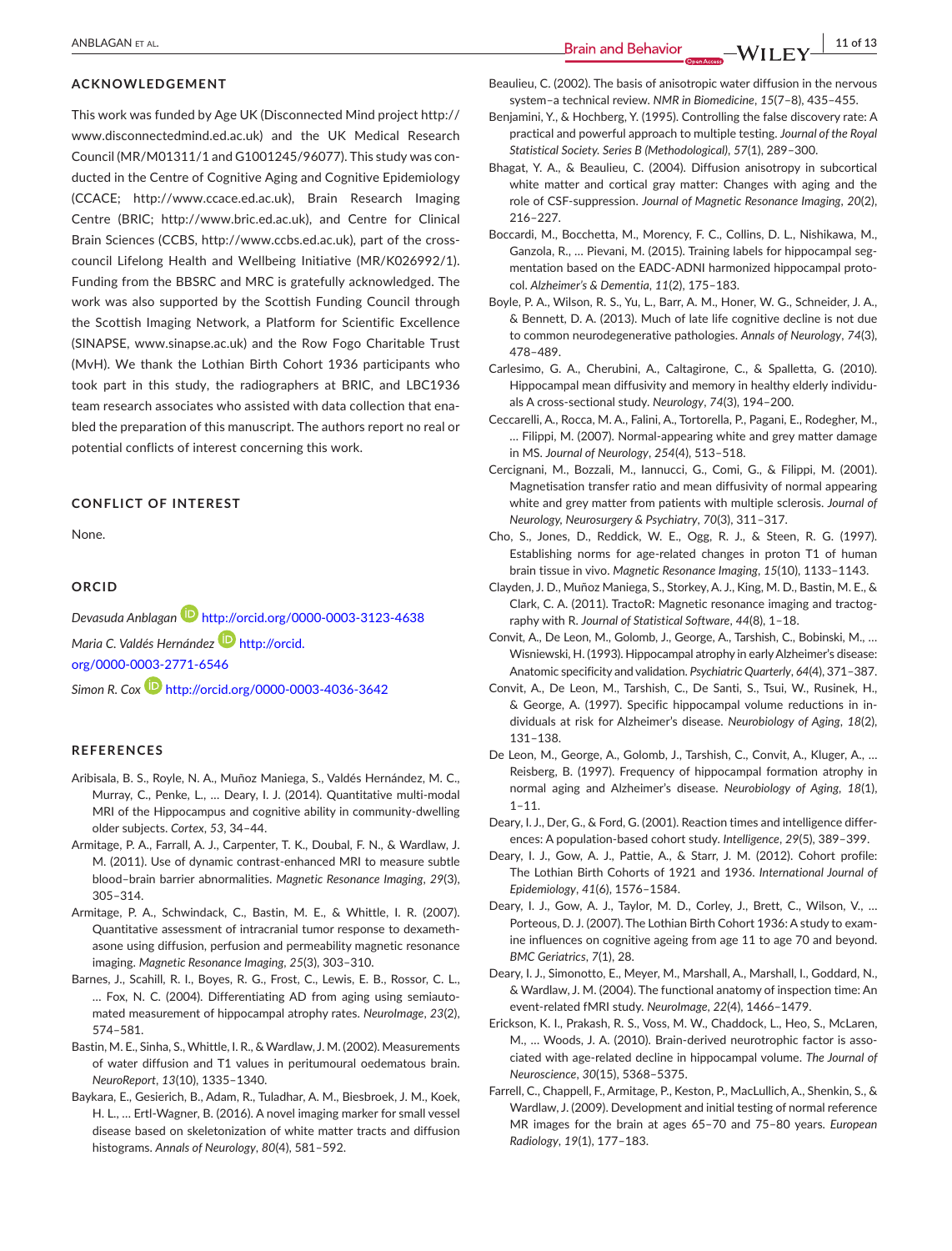**12 of 13 WILEY Brain and Behavior** *CONSTRAL* **<b>ANBLAGAN ET AL.** 

- Ferguson, K. J., Wardlaw, J. M., & MacLullich, A. M. (2010). Quantitative and qualitative measures of hippocampal atrophy are not correlated in healthy older men. *Journal of Neuroimaging*, *20*(2), 157–162.
- Filippi, M., & Rovaris, M. (2000). Magnetisation transfer imaging in multiple sclerosis. *Journal of Neurovirology*, *6*(2), S115.
- Folstein, M. F., Folstein, S. E., & McHugh, P. R. (1975). "Mini-mental state": A practical method for grading the cognitive state of patients for the clinician. *Journal of Psychiatric Research*, *12*(3), 189–198.
- Förster, A., Griebe, M., Gass, A., Kern, R., Hennerici, M. G., & Szabo, K. (2012). Diffusion-weighted imaging for the differential diagnosis of disorders affecting the hippocampus. *Cerebrovascular Diseases*, *33*(2), 104–115.
- Gideon, P., Thomsen, C., & Henriksen, O. (1994). Increased self-diffusion of brain water in normal aging. *Journal of Magnetic Resonance Imaging*, *4*(2), 185–188.
- den Heijer, T., van der Lijn, F., Vernooij, M. W., de Groot, M., Koudstaal, P., van der Lugt, A., … Breteler, M. M. (2012). Structural and diffusion MRI measures of the hippocampus and memory performance. *NeuroImage*, *63*(4), 1782–1789.
- Hofer, S. M., & Sliwinski, M. J. (2001). Understanding ageing. *Gerontology*, *47*(6), 341–352.
- Hong, Y., Yoon, B., Shim, Y., Cho, A., Lim, S., Ahn, K., & Yang, D. (2010). Differences in microstructural alterations of the hippocampus in Alzheimer disease and idiopathic normal pressure hydrocephalus: A diffusion tensor imaging study. *American Journal of Neuroradiology*, *31*(10), 1867–1872.
- Hsu, J.-L., Van Hecke, W., Bai, C.-H., Lee, C.-H., Tsai, Y.-F., Chiu, H.-C., … Chen, W.-H. (2010). Microstructural white matter changes in normal aging: A diffusion tensor imaging study with higher-order polynomial regression models. *NeuroImage*, *49*(1), 32–43.
- Hu, L. T., & Bentler, P. M. (1999). Cutoff criteria for fit indexes in covariance structure analysis: Conventional criteria versus new alternatives. *Structural Equation Modeling: A Multidisciplinary Journal*, *6*(1), 1–55.
- Hyman, B. T., Van Hoesen, G. W., Damasio, A. R., & Barnes, C. L. (1984). Alzheimer's disease: Cell-specific pathology isolates the hippocampal formation. *Science*, *225*(4667), 1168–1170.
- Jack, C. R., Petersen, R. C., Xu, Y. C., O'Brien, P. C., Waring, S. C., Tangalos, E. G., … Kokmen, E. (1998). Hippocampal atrophy and apolipoprotein E genotype are independently associated with Alzheimer's disease. *Annals of Neurology*, *43*(3), 303–310.
- Jack, C. R., Petersen, R. C., Xu, Y. C., Waring, S. C., O'Brien, P. C., Tangalos, E. G., … Kokmen, E. (1997). Medial temporal atrophy on MRI in normal aging and very mild Alzheimer's disease. *Neurology*, *49*(3), 786–794.
- Jenkinson, M., Bannister, P., Brady, M., & Smith, S. (2002). Improved optimization for the robust and accurate linear registration and motion correction of brain images. *NeuroImage*, *17*(2), 825–841.
- Jones, D. K., Griffin, L. D., Alexander, D. C., Catani, M., Horsfield, M. A., Howard, R., & Williams, S. C. (2002). Spatial normalization and averaging of diffusion tensor MRI data sets. *NeuroImage*, *17*(2), 592–617.
- Korf, E. S., Wahlund, L.-O., Visser, P. J., & Scheltens, P. (2004). Medial temporal lobe atrophy on MRI predicts dementia in patients with mild cognitive impairment. *Neurology*, *63*(1), 94–100.
- Le Bihan, D. (2003). Looking into the functional architecture of the brain with diffusion MRI. *Nature Reviews Neuroscience*, *4*(6), 469–480.
- van der Lijn, F., den Heijer, T., Breteler, M. M., & Niessen, W. J. (2008). Hippocampus segmentation in MR images using atlas registration, voxel classification, and graph cuts. *NeuroImage*, *43*(4), 708–720.
- Lim, I. A. L., Faria, A. V., Li, X., Hsu, J. T., Airan, R. D., Mori, S., & van Zijl, P. C. (2013). Human brain atlas for automated region of interest selection in quantitative susceptibility mapping: Application to determine iron content in deep gray matter structures. *NeuroImage*, *82*, 449–469.
- Lupien, S., Evans, A., Lord, C., Miles, J., Pruessner, M., Pike, B., & Pruessner, J. (2007). Hippocampal volume is as variable in young as in older adults: Implications for the notion of hippocampal atrophy in humans. *NeuroImage*, *34*(2), 479–485.
- McArdle, J. J. (2009). Latent variable modeling of differences and changes with longitudinal data. *Annual Review of Psychology*, *60*, 577–605.
- McDonald, C., Ahmadi, M., Hagler, D., Tecoma, E., Iragui, V., Gharapetian, L., … Halgren, E. (2008). Diffusion tensor imaging correlates of memory and language impairments in temporal lobe epilepsy. *Neurology*, *71*(23), 1869–1876.
- Modat, M., Ridgway, G. R., Taylor, Z. A., Lehmann, M., Barnes, J., Hawkes, D. J., … Ourselin, S. (2010). Fast free-form deformation using graphics processing units. *Computer Methods and Programs in Biomedicine*, *98*(3), 278–284.
- Moscovitch, M., Cabeza, R., Winocur, G., & Nadel, L. (2016). Episodic memory and beyond: The hippocampus and neocortex in transformation. *Annual Review of Psychology*, *67*, 105–134.
- Müller, M. J., Greverus, D., Dellani, P. R., Weibrich, C., Wille, P. R., Scheurich, A., … Fellgiebel, A. (2005). Functional implications of hippocampal volume and diffusivity in mild cognitive impairment. *NeuroImage*, *28*(4), 1033–1042.
- Mura, T., Proust-Lima, C., Jacqmin-Gadda, H., Akbaraly, T., Touchon, J., Dubois, B., & Berr, C. (2014). Measuring cognitive change in subjects with prodromal Alzheimer's disease. *Journal of Neurology, Neurosurgery & Psychiatry*, *85*(4), 363–370.
- Muthén, L. K., & Muthén, B. O. (1998–2014). *Mplus user's guide: The comprehensive modeling program for applied researchers*. Los Angeles: Muthén & Muthén.
- Muzzio, I. A., Kentros, C., & Kandel, E. (2009). What is remembered? Role of attention on the encoding and retrieval of hippocampal representations. *The Journal of Physiology*, *587*(Pt 12), 2837–2854. [https://doi.](https://doi.org/10.1113/jphysiol.2009.172445) [org/10.1113/jphysiol.2009.172445](https://doi.org/10.1113/jphysiol.2009.172445)
- Neil, J., Miller, J., Mukherjee, P., & Hüppi, P. S. (2002). Diffusion tensor imaging of normal and injured developing human brain-a technical review. *NMR in Biomedicine*, *15*(7–8), 543–552.
- Nossin-Manor, R., Chung, A. D., Whyte, H. E. A., Shroff, M. M., Taylor, M. J., & Sled, J. G. (2012). Deep gray matter maturation in very preterm neonates: Regional variations and pathology-related age-dependent changes in magnetization transfer ratio. *Radiology*, *263*(2), 510–517. <https://doi.org/doi:10.1148/radiol.12110367>
- Ogg, R. J., & Steen, R. G. (1998). Age-related changes in Brain T1 are correlated with iron concentration. *Magnetic Resonance in Medicine*, *40*(5), 749–753.
- Pal, D., Trivedi, R., Saksena, S., Yadav, A., Kumar, M., Pandey, C. M., … Gupta, R. K. (2011). Quantification of age-and gender-related changes in diffusion tensor imaging indices in deep grey matter of the normal human brain. *Journal of Clinical Neuroscience*, *18*(2), 193–196.
- Parry, A., Clare, S., Jenkinson, M., Smith, S., Palace, J., & Matthews, P. (2003). MRI brain T1 relaxation time changes in MS patients increase over time in both the white matter and the cortex. *Journal of Neuroimaging*, *13*(3), 234–239.
- Patenaude, B., Smith, S. M., Kennedy, D. N., & Jenkinson, M. (2011). A Bayesian model of shape and appearance for subcortical brain segmentation. *NeuroImage*, *56*(3), 907–922.
- Penke, L., Muñoz Maniega, S., Murray, C., Gow, A. J., Valdés Hernández, M. C., Clayden, J. D., … Deary, I. J. (2010). A general factor of brain white matter integrity predicts information processing speed in healthy older people. *The Journal of Neuroscience*, *30*(22), 7569–7574.
- van de Pol, L., Hensel, A., Barkhof, F., Gertz, H., Scheltens, P., & Van Der Flier, W. (2006). Hippocampal atrophy in Alzheimer disease: Age matters. *Neurology*, *66*(2), 236–238.
- van de Pol, L. A., Hensel, A., van der Flier, W. M., Visser, P. J., Pijnenburg, Y. A., Barkhof, F., … Scheltens, P. (2006). Hippocampal atrophy on MRI in frontotemporal lobar degeneration and Alzheimer's disease. *Journal of Neurology, Neurosurgery & Psychiatry*, *77*(4), 439–442.
- Rast, P., & Hofer, S. M. (2014). Longitudinal design considerations to optimize power to detect variances and covariances among rates of change: Simulation results based on actual longitudinal studies. *Psychological Methods*, *19*(1), 133.